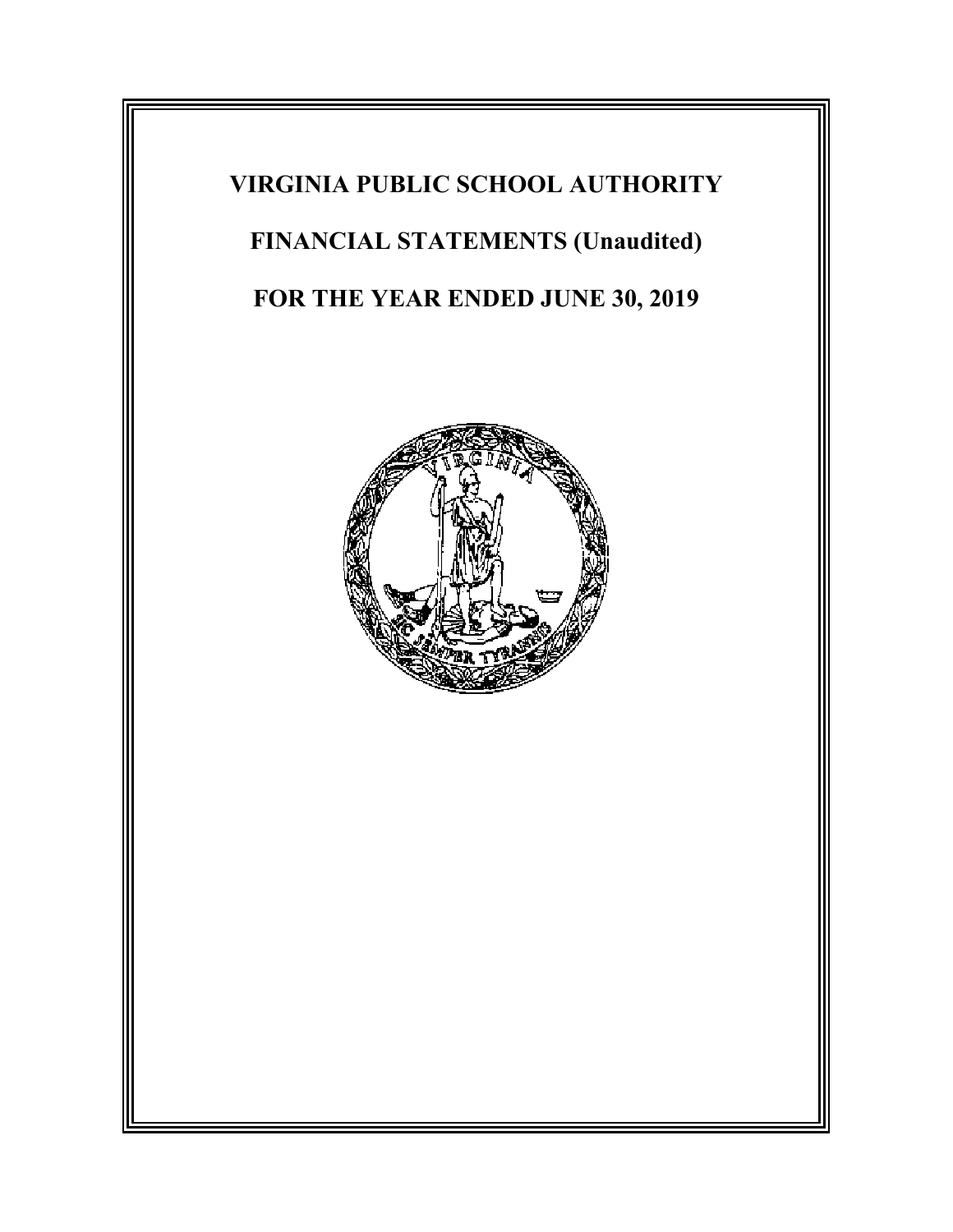# VIRGINIA PUBLIC SCHOOL AUTHORITY FINANCIAL STATEMENTS (Unaudited) FOR THE YEAR ENDING JUNE 30, 2019

# Table of Contents

| <b>Financial Statements:</b> |  |
|------------------------------|--|
|                              |  |
|                              |  |
|                              |  |
|                              |  |
| Supplementary Information:   |  |
|                              |  |
|                              |  |
|                              |  |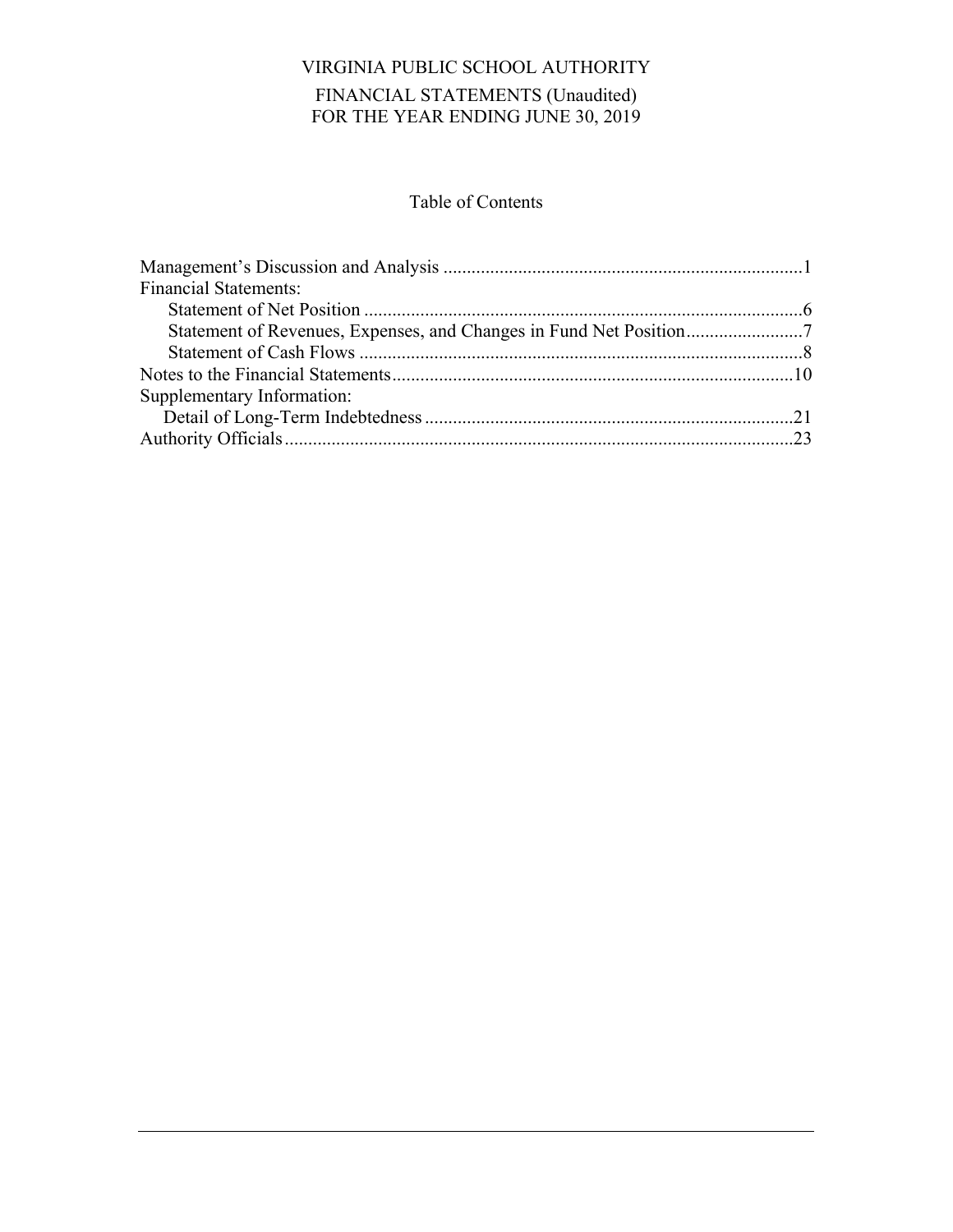This section of the annual financial report of the Virginia Public School Authority (the "Authority") presents an analysis of the Authority's financial performance during the fiscal year that ended on June 30, 2019. This information should be considered in conjunction with the information contained in the financial statements, which follow this section.

### **Authority Activities and Highlights**

The Virginia Public School Authority, created by Chapter 11, Title 22.1, *Code of Virginia*, 1950, as amended, provides financing to localities under its pooled bond program. Under the program, the Authority issues its bonds and uses the proceeds to purchase a "pool" of general obligation bonds from localities (the "Local Issuers"). Each Local Issuer uses the proceeds for the purpose of financing capital projects for public schools.

The Authority's 1997 Resolution, adopted on October 23, 1997, serves as the primary instrument under which the Authority issues bonds for its pooled bond program. The 1997 Resolution bonds are secured first by payments from Local Issuers on their local school bonds; second, from amounts obtained under the State Aid Intercept Provision under which the Authority can intercept state appropriations to the locality; and third, from a sum sufficient appropriation. The sum sufficient appropriation is first from available Literary Fund monies and then from the Commonwealth's General Fund. During the fiscal year, the Authority issued a total of \$353,880,000 in bonds under the pooled bond program.

Also under its pooled bond program, the Authority has issued school tax credit bonds – Qualified School Construction Bonds ("QSCBs") and Qualified Zone Academy Bonds ("QZABs") – under a Master Indenture of Trust dated as of October 1, 2009. Qualified School Construction Bonds are tax credit bonds established under the American Recovery and Reinvestment Act of 2009 ("ARRA") and Qualified Zone Academy Bonds are tax credit bonds established in the Internal Revenue Code of 1986. Both QSCBs and QZABs provide the bondholder a federal tax credit in lieu of interest. These bonds are secured by payments from Local Issuers on their general obligation local school bonds, then from amounts obtained through the State Aid Intercept Provision, and then from any amounts received by the Authority pursuant to any current Appropriation Act Provision. It should be noted that the Authority can no longer issue QSCBs or QZABs since the Tax Cuts and Jobs Act of 2017 ("TCJA") repealed the ability to issue these types of bonds. The QSCBs and QZABs currently held by the Authority were issued under its 1997 Resolution prior to the TCJA.

In addition to its pooled bond program, the Authority also issues special obligation bonds under its stand-alone program and its technology and security program. Bonds issued under the standalone program are secured solely by the local school bonds purchased from one or more specific localities. The Authority acts as a conduit issuer under the stand-alone program. Under the School Technology and Security Notes Program, the Authority issues obligations to finance technology equipment purchases and fund a grant program for the purchase of security equipment for local public school systems within the Commonwealth. These obligations are payable from or otherwise secured by, the assets and income of the Literary Fund and now benefit from a sum sufficient appropriation from the Commonwealth's General Fund. The Authority issued \$57,595,000 under the school technology and security note program. The Authority did not issue bonds under the stand-alone program during fiscal year 2019.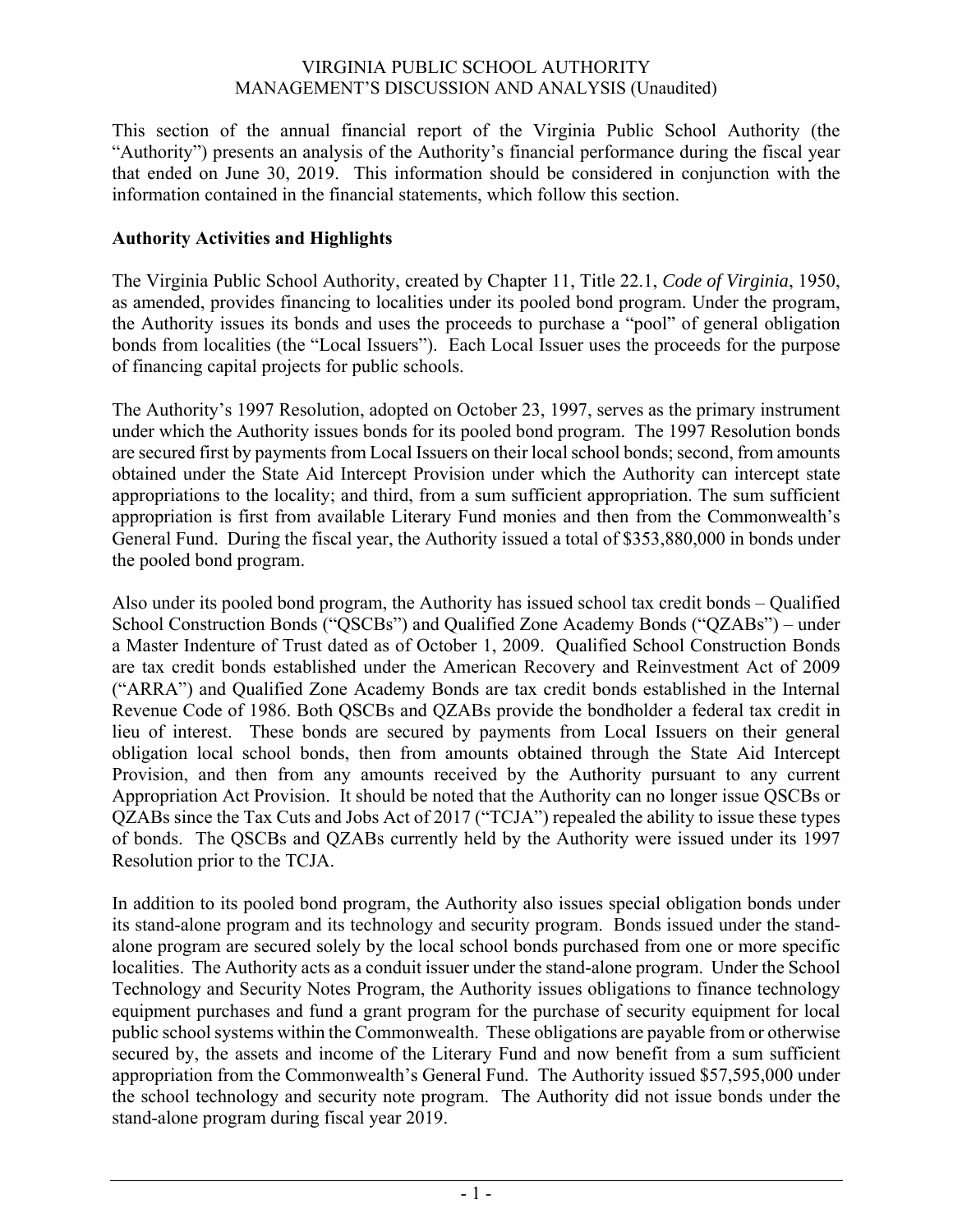#### **Overview of the Financial Statements**

This discussion and analysis is an introduction to the Authority's basic financial statements, which are comprised of two components: 1) fund financial statements, and 2) notes to the financial statements. This report also contains other supplementary information in addition to the basic financial statements. The Authority is not required to present government-wide financial statements since all of its activity is reported in an enterprise fund, which would not change in measurement focus (economic resources) or basis of accounting (accrual) for government-wide statements.

The financial statements of the Authority offer short- and long-term financial information about its activities. The Statement of Net Position provides information about the nature and amounts of the Authority's cash, investments, and receivables (assets), deferred outflows of resources, and its obligations to creditors (liabilities). All of the current year's revenues and expenses are accounted for in the Statement of Revenues, Expenses, and Changes in Fund Net Position. This statement measures whether the Authority successfully recovered all its costs through investment earnings, bond proceeds, appropriations from the Commonwealth, and the collection of receivables. The Statement of Cash Flows provides information on the Authority's cash receipts, cash payments, and net changes in cash resulting from operations, investing, and financial activities.

#### **Financial Analysis of the Authority**

The Authority provides a vehicle for financing capital projects for primary and secondary public schools in the Commonwealth's counties, cities and towns. On local school bonds held by the Authority that were issued prior to March 26, 2009, localities pay interest 10 basis points (0.10%) above the rates paid by the Authority on corresponding maturities of its bonds. As a result of a policy change made by the Authority on March 26, 2009, local school bonds held by the Authority issued subsequent to March 26, 2009 pay interest 5 basis points (0.05%) above the rates paid by the Authority on corresponding maturities of its bonds. This revenue is deposited to the Authority's General Fund and used to pay the operating costs attributable to its financing programs, including costs of issuance and administration, such as rebate compliance expenses. The Department of the Treasury provides staff support for the Authority. The Authority owns no capital assets.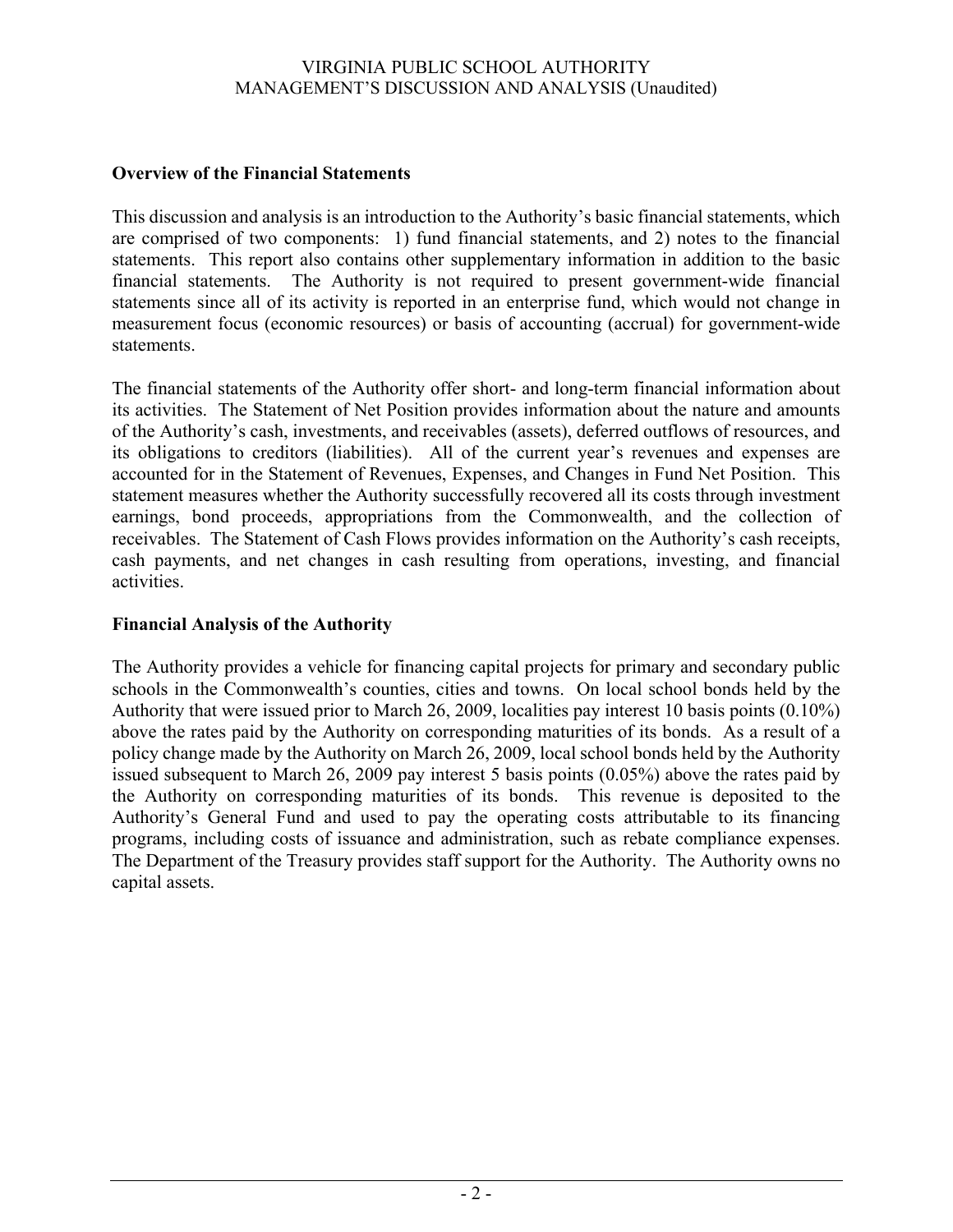|                              | <b>Enterprise Fund</b> |       |  |    |       |  |  |  |
|------------------------------|------------------------|-------|--|----|-------|--|--|--|
|                              |                        | 2019  |  |    | 2018  |  |  |  |
| Current assets               | \$                     | 27    |  | \$ | 25    |  |  |  |
| Noncurrent assets            |                        | 3,789 |  |    | 3,844 |  |  |  |
| Total assets                 |                        | 3,816 |  |    | 3,869 |  |  |  |
| Total deferred outflows      |                        | 93    |  |    | 121   |  |  |  |
| <b>Current</b> liabilities   |                        | 495   |  |    | 494   |  |  |  |
| Noncurrent liabilities       |                        | 3,406 |  |    | 3,506 |  |  |  |
| <b>Total liabilities</b>     |                        | 3,901 |  |    | 4,000 |  |  |  |
| Net position:                |                        |       |  |    |       |  |  |  |
| Unrestricted                 |                        | 8     |  |    | 10    |  |  |  |
| Total net position (deficit) | \$                     | 8     |  |    |       |  |  |  |

### **Condensed Statement of Net Position (in millions)**

Total assets decreased during the year by \$53 million, or 1.4 percent. This is primarily due to a \$78 million decrease in local school bonds outstanding, a \$25 million increase due to principal payments received on Qualified School Construction Bonds (to be held for future payment on the Authority's bonds), a \$6 million decrease in amounts due from the Literary Fund (resulting from current year bond payments exceeding current year bond issuances), a \$8 million increase in the long-term investments due to increase in fair value, and a \$3 million decrease on interest receivables. Total liabilities decreased by \$99 million, or 2.5 percent, during the same period as a result of a decrease in net outstanding bonds and notes payable (\$70 million), a decrease in amounts due to localities (\$2 million), a decrease in outstanding premium on bonds sold (\$23 million) and a decrease in interest payable (\$3 million). Additionally, the deferred outflow of resources decreased by \$27 million due to current year refunding activity and current year amortization of amounts deferred in prior years. Accordingly, an increase of \$17 million is reflected in net position.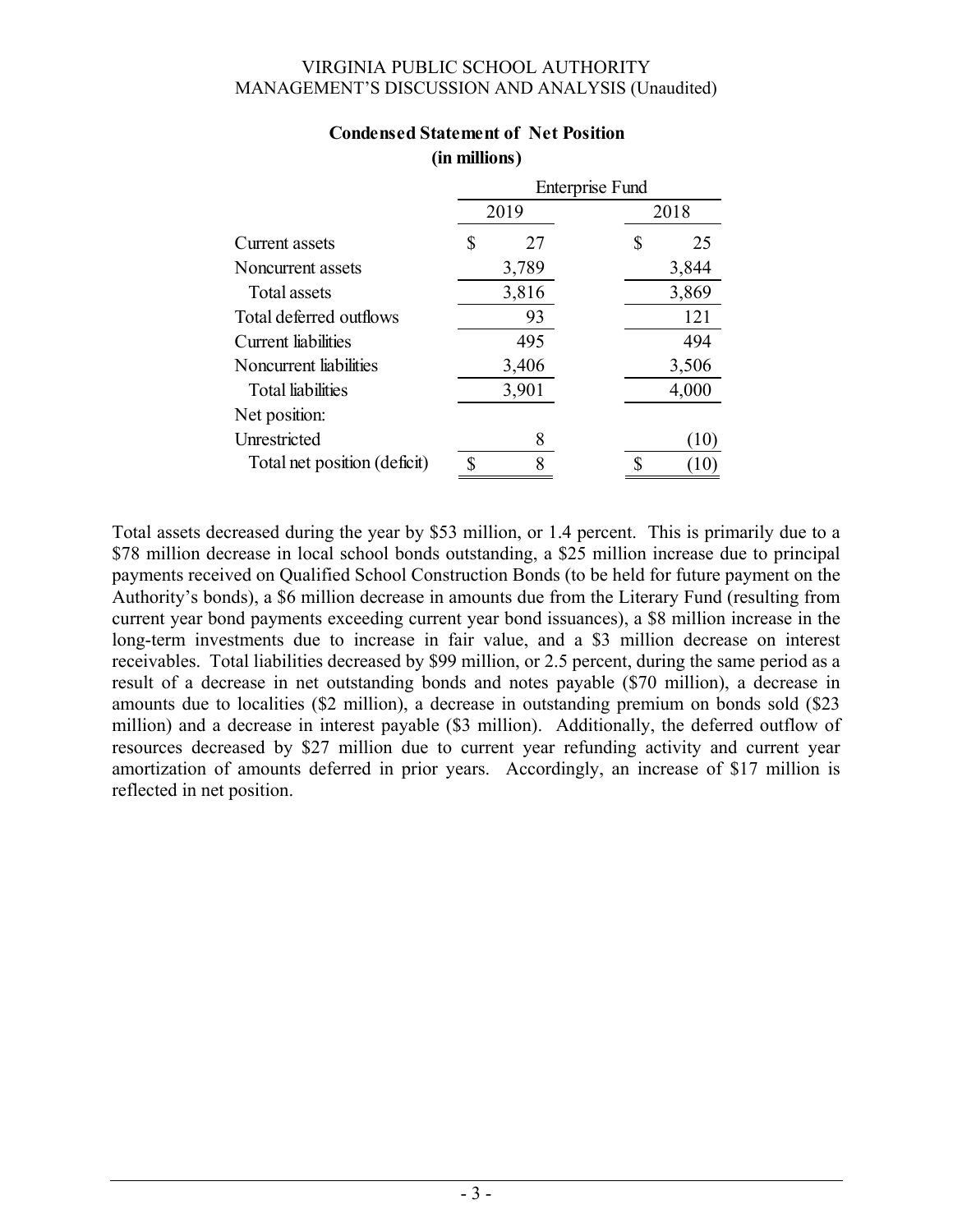|                                 | <b>Enterprise Fund</b> |      |    |                  |  |  |  |  |
|---------------------------------|------------------------|------|----|------------------|--|--|--|--|
|                                 |                        | 2019 |    | 2018             |  |  |  |  |
| Revenues:                       |                        |      |    |                  |  |  |  |  |
| Operating revenues:             |                        |      |    |                  |  |  |  |  |
| Charges for services            | \$                     | 137  | \$ | 139              |  |  |  |  |
| Other                           |                        | 8    |    | $\left(1\right)$ |  |  |  |  |
| Total revenues                  |                        | 145  |    | 138              |  |  |  |  |
| Expenses:                       |                        |      |    |                  |  |  |  |  |
| Interest on long-term debt      |                        | 126  |    | 131              |  |  |  |  |
| Other                           |                        |      |    |                  |  |  |  |  |
| Total expenses                  |                        | 127  |    | 133              |  |  |  |  |
| Payments to Literary Fund       |                        |      |    |                  |  |  |  |  |
| Change in net position          |                        | 18   |    | 5                |  |  |  |  |
| Net position (deficit), July 1  |                        | (10) |    | (15)             |  |  |  |  |
| Net position (deficit), June 30 | \$                     | 8    | \$ | (10)             |  |  |  |  |

#### **(in millions) Condensed Statement of Changes in Net Position**

#### **Debt Administration**

As a financing entity, the whole business of the Authority is debt administration. The Authority issues bonds, pursuant to its pooled bond programs, to finance capital projects approved by the local governing bodies of counties, cities, and towns of the Commonwealth of Virginia. Such bonds are secured by general obligation bonds of the participating local issuers, which provide payment of principal and interest when due. Obligations issued pursuant to the school technology and security notes programs, in conjunction with the Board of Education, are paid from, and secured by, appropriations made from the Literary Fund. The following table summarizes bond issuance activity during the year under each program:

# **Summary of Authority Bond Obligations (in millions)**

|                                 | Outstanding<br>at $6/30/18$ |    | <b>Issued</b><br>During Year |    | Retired<br>During Year | Outstanding at<br>6/30/19 |
|---------------------------------|-----------------------------|----|------------------------------|----|------------------------|---------------------------|
| Pooled Bond Programs            | 2,707                       | \$ | 354                          | \$ | (379)                  | 2,682                     |
| Technology and Security         |                             |    |                              |    |                        |                           |
| Notes Programs                  | 197                         |    | 57                           |    | (64)                   | 190                       |
| <b>Special Obligation Bonds</b> | 727                         |    |                              |    | (38)                   | 689                       |
| Total                           | 3,631                       |    | 411                          |    | (481)                  | 3,561                     |

<sup>1</sup> Includes 1997 Resolution and School Tax Credit bonds.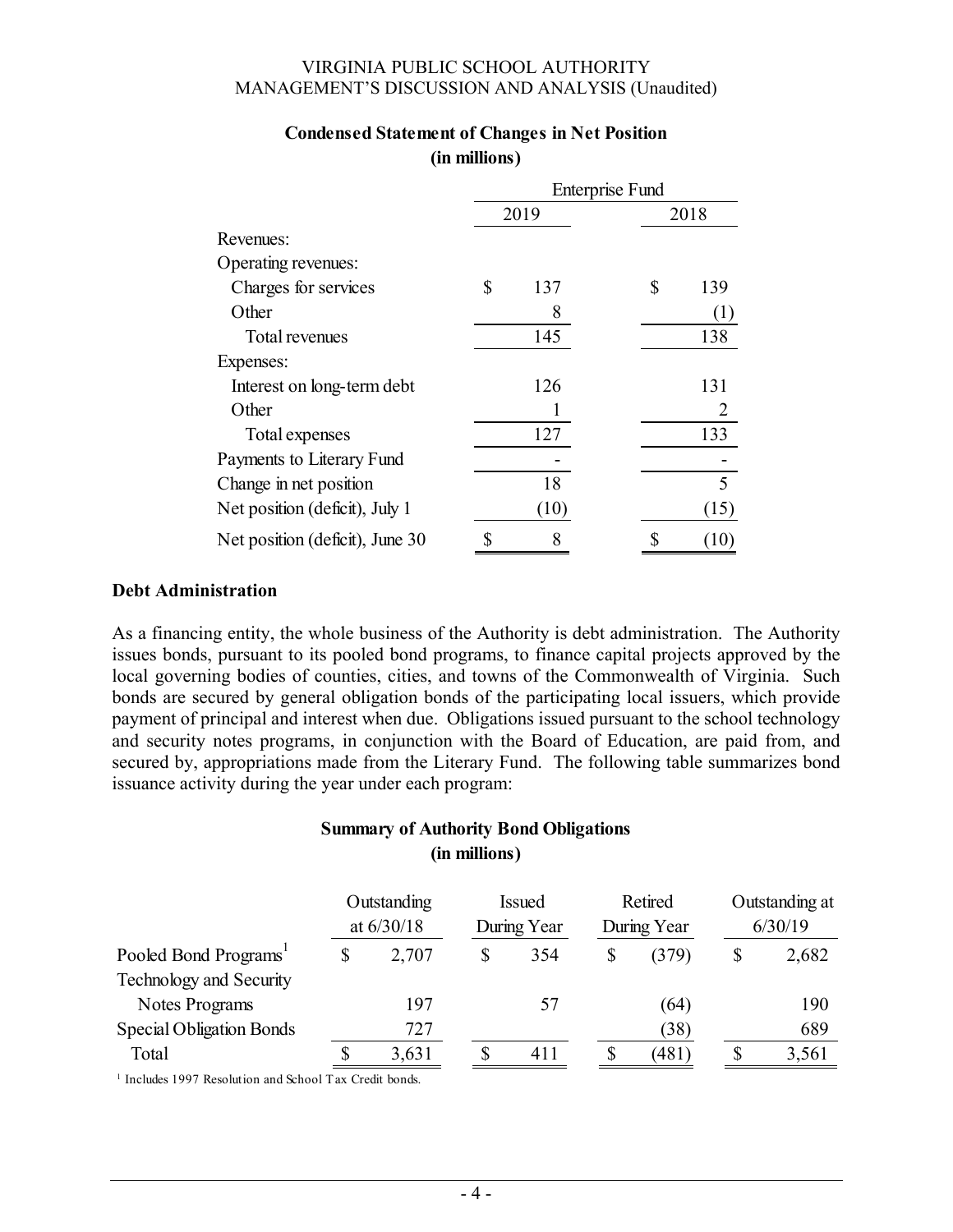The Authority obtains bond ratings from Moody's Investors Service (Moody's), S&P Global Ratings (S&P) and Fitch Ratings, Inc. (Fitch). The table below summarizes the ratings on outstanding Authority bonds.

#### **Virginia Public School Authority Bond Ratings**

|                                      | Moody's | S&P   | Fitch |
|--------------------------------------|---------|-------|-------|
| Pooled Bond Programs <sup>1</sup>    | Aal     | $AA+$ | $AA+$ |
| School Technology and Security Notes | Aal     | $AA+$ | $AA+$ |

<sup>1</sup> 1997 Resolution Bonds

Since the Authority's bond programs are either backed by state appropriations (School Technology and Security Notes Program) or carry the credit support of the State Aid Intercept Provision (Pooled Bond Program), the bond ratings are a direct reflection of the Commonwealth's triple-A rating from each of the three rating agencies.

#### **Future Impact to Financial Position**

On October 24, 2019, the Authority plans to issue \$32,885,000 Special Obligation School Financing Bonds, Montgomery County Series 2019. The Bonds will be used by the County to finance the costs of various school capital improvement projects for the County.

On October 29, 2019, the Authority plans to issue \$170,310,000 Special Obligation School Financing Bonds, Prince William County Series 2019. The Bonds will be used by the County to finance the costs of various school capital improvement projects for the County and to refund certain previously issued bonds.

On November 12, 2019, the Virginia Public School Authority ("VPSA") plans to issue \$97,900,000 School Financing Bonds (1997 Resolution), Series 2019C, to purchase certain general obligation local school bonds to finance capital projects for schools, and \$29,965,000 School Financing Bonds (1997 Resolution), Series 2019D (Taxable), to refund certain previously issued VPSA Bonds. (Defeasance may include the VPSA's Series 2013B Bonds.)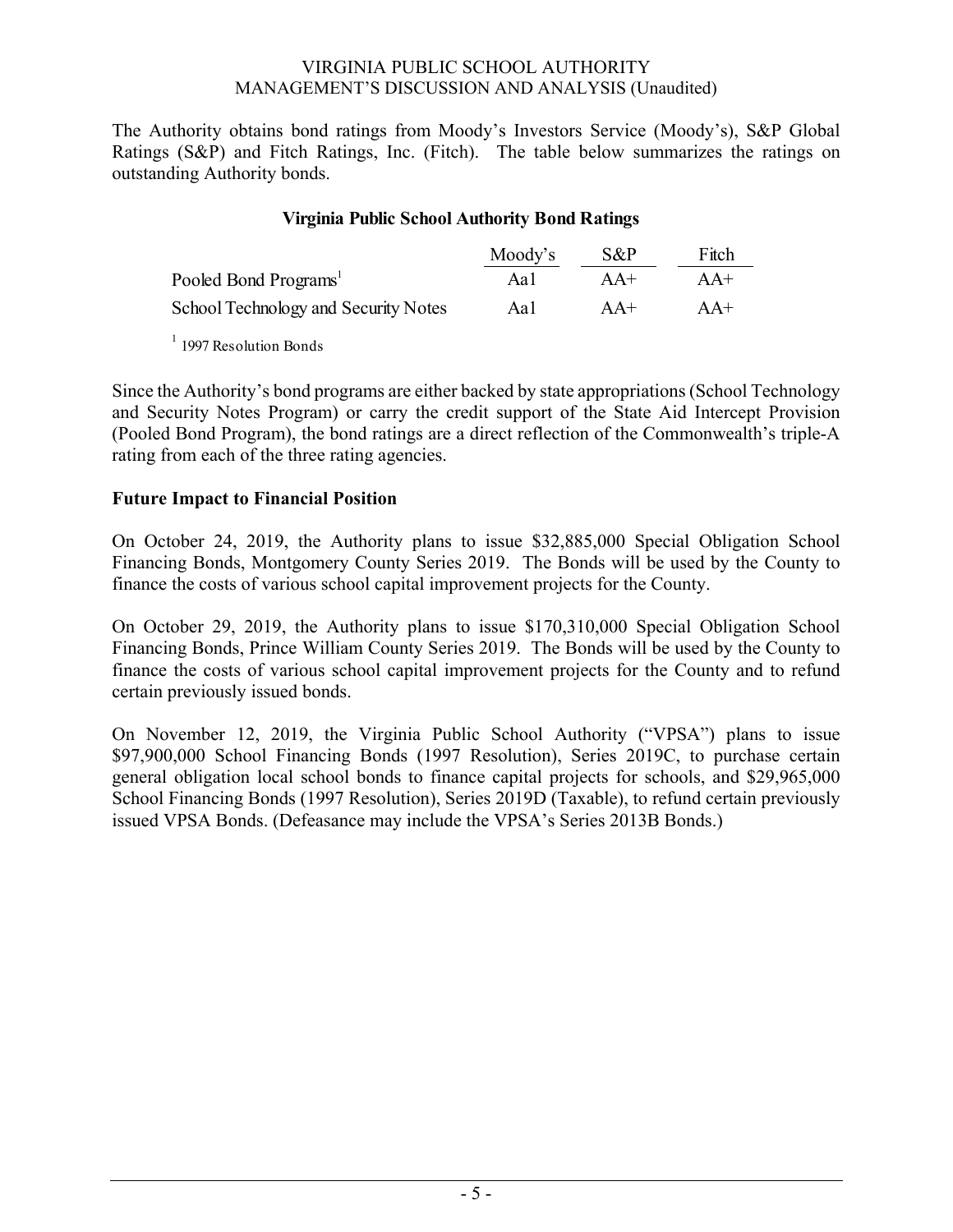# VIRGINIA PUBLIC SCHOOL AUTHORITY

### STATEMENT OF NET POSITION (Unaudited)

As of June 30, 2019

| <b>ASSETS</b>                                               |    |               |
|-------------------------------------------------------------|----|---------------|
| Current assets:                                             |    |               |
| Cash and cash equivalents (Note 2A)                         | \$ | 26,586,090    |
| Interest receivable                                         |    | 49,301        |
| Total current assets                                        |    | 26,635,391    |
| Noncurrent assets:                                          |    |               |
| Restricted cash and cash equivalents (Note 2A)              |    | 166, 363, 594 |
| Restricted long-term investments (Note 2A)                  |    | 81,397,792    |
| Loans to localities:                                        |    |               |
| Local school bonds (Note 2B)                                |    | 3,293,364,778 |
| Interest receivable                                         |    | 57,973,303    |
| Due from Literary Fund                                      |    | 189,935,000   |
|                                                             |    |               |
| Total noncurrent assets                                     |    | 3,789,034,467 |
| Total assets                                                |    | 3,815,669,858 |
| DEFERRED OUTFLOWS OF RESOURCES                              |    |               |
| Deferred charge on refunding                                |    | 93,352,400    |
| Total deferred outflows of resources                        |    | 93,352,400    |
| <b>LIABILITIES</b>                                          |    |               |
| Current liabilities:                                        |    |               |
| Accounts payable                                            |    | 70,431        |
| Current liabilities payable from restricted assets:         |    |               |
| Interest payable                                            |    | 53,974,623    |
| Due to localities (Note 2D)                                 |    | 102,559,897   |
| Notes payable (Note 2C)                                     |    | 63,025,000    |
| Bonds payable (Note 2C)                                     |    | 251,750,000   |
| Premium on bonds sold (Note 2C)                             |    | 23,705,372    |
| Total current liabilities payable from restricted assets    |    | 495,014,892   |
| Noncurrent liabilities payable from restricted assets:      |    |               |
| Notes payable (Note 2C)                                     |    | 126,910,000   |
| Bonds payable (Note 2C)                                     |    | 3,119,131,000 |
| Premium on bonds sold (Note 2C)                             |    | 160,016,872   |
| Total noncurrent liabilities payable from restricted assets |    | 3,406,057,872 |
|                                                             |    |               |
| Total liabilities                                           |    | 3,901,143,195 |
| <b>NET POSITION</b>                                         |    |               |
| Unrestricted                                                |    | 7,879,063     |
| Total net position (deficit)                                | S  | 7,879,063     |

The accompanying notes to the financial statements are an integral part of this statement.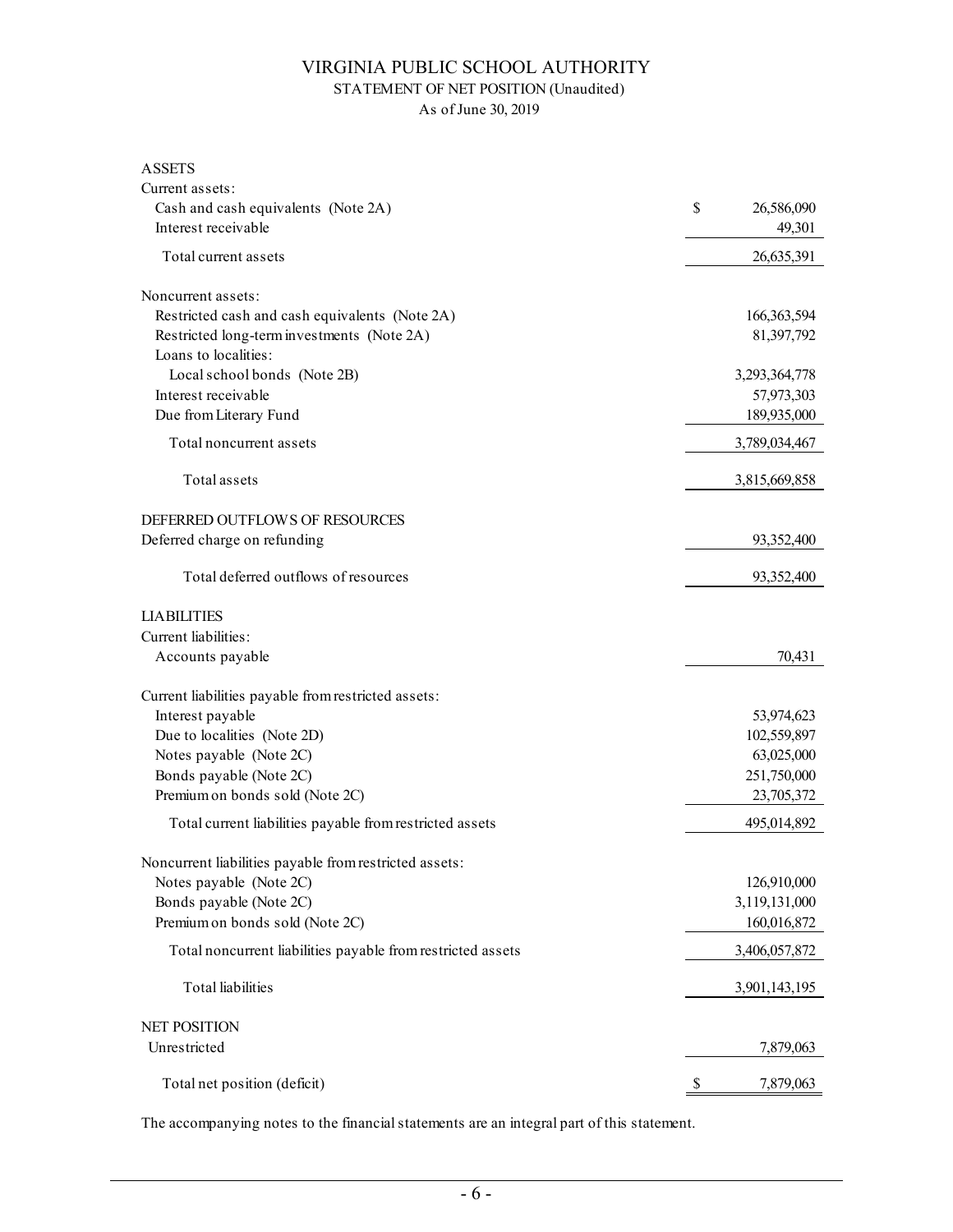#### VIRGINIA PUBLIC SCHOOL AUTHORITY STATEMENT OF REVENUES, EXPENSES, AND CHANGES IN FUND NET POSITION (Unaudited) For the Year Ended June 30, 2019

| Operating Revenues:                              |                   |
|--------------------------------------------------|-------------------|
| Interest on:                                     |                   |
| Local school bonds                               | \$<br>125,391,357 |
| Cash equivalents and investments                 | 3,834,647         |
| Payments received from Literary Fund (Note 2J)   | 8,142,589         |
| Premium on bonds sold                            | 181,430           |
| Net increase in fair value of investments        | 8,151,021         |
| Other                                            | 88,026            |
| Total operating revenues                         | 145,789,070       |
| Operating Expenses:                              |                   |
| Interest on bonds                                | 126,258,843       |
| Financial advisor fees                           | 248,809           |
| <b>Bond Counsel</b>                              | 188,113           |
| Bond rating fees                                 | 303,000           |
| Printing and electronic distribution             | 4,250             |
| Board expenses                                   | 127               |
| Staffing expenses                                | 448,305           |
| Underwriters' discount                           | 63,039            |
| Rebate and penalty payments and calculation fees | 82,125            |
| Other                                            | 109,556           |
| Total operating expenses                         | 127,706,167       |
| Operating Gain                                   | 18,082,903        |
| Nonoperating Payments                            |                   |
| Payment to Literary Fund (Note 2J)               | (145,329)         |
| Total nonoperating revenues (expenses)           | (145, 329)        |
|                                                  |                   |
| Change in net position                           | 17,937,574        |
| Net position (deficit), July 1, 2018             | (10,058,511)      |
| Net position (deficit), June 30, 2019            | \$<br>7,879,063   |

The accompanying notes to the financial statements are an integral part of this statement.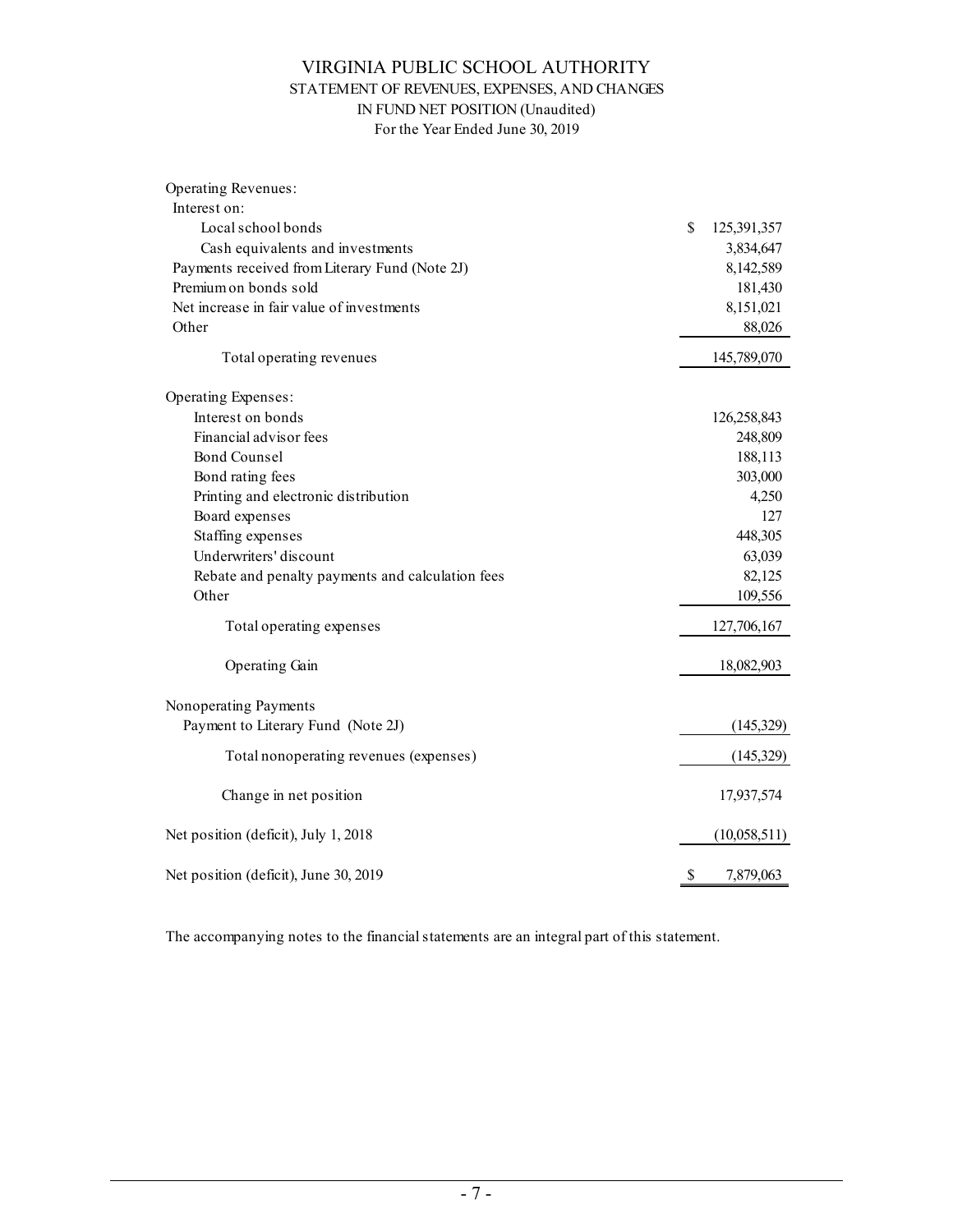# VIRGINIA PUBLIC SCHOOL AUTHORITY

STATEMENT OF CASH FLOWS (Unaudited)

For the Year Ended June 30, 2019

| Cash flows from operating activities:                         |                   |
|---------------------------------------------------------------|-------------------|
| Interest on cash equivalents                                  | \$<br>3,761,366   |
| Purchase of local school bonds                                | (197,320,000)     |
| Principal received on local school bonds                      | 275,680,372       |
| Interest received on local school bonds                       | 128,922,174       |
| Payments to vendors for goods and services                    | (1,231,133)       |
| Payments received from the Literary Fund                      | 71,911,628        |
| Other operating revenues                                      | 88,026            |
| Net cash provided by operating activities                     | 281,812,433       |
| Cash flows from noncapital financing activities:              |                   |
| Proceeds from the sale of bonds and notes                     | 411,475,000       |
| Principal paid on VPSA bonds and notes                        | (312, 240, 000)   |
| Interest paid on VPSA bonds and notes                         | (137, 276, 873)   |
| Premium on bonds sold                                         | 21,347,795        |
| Underwriters' discount                                        | (117, 178)        |
| Payments to localities (School Technology and Security Notes) | (65,047,058)      |
| Payments to escrow agent                                      | (172, 895, 090)   |
| Rebate and penalty payments and calculation fees              | (95, 725)         |
| Due to Localities (Note 2D)                                   | 9,242             |
| Net cash used by noncapital financing activities              | (254, 839, 887)   |
| Net increase in cash and cash equivalents                     | 26,972,546        |
| Cash and cash equivalents, July 1, 2018                       | 165,977,138       |
| Cash and cash equivalents, June 30, 2019                      | \$<br>192,949,684 |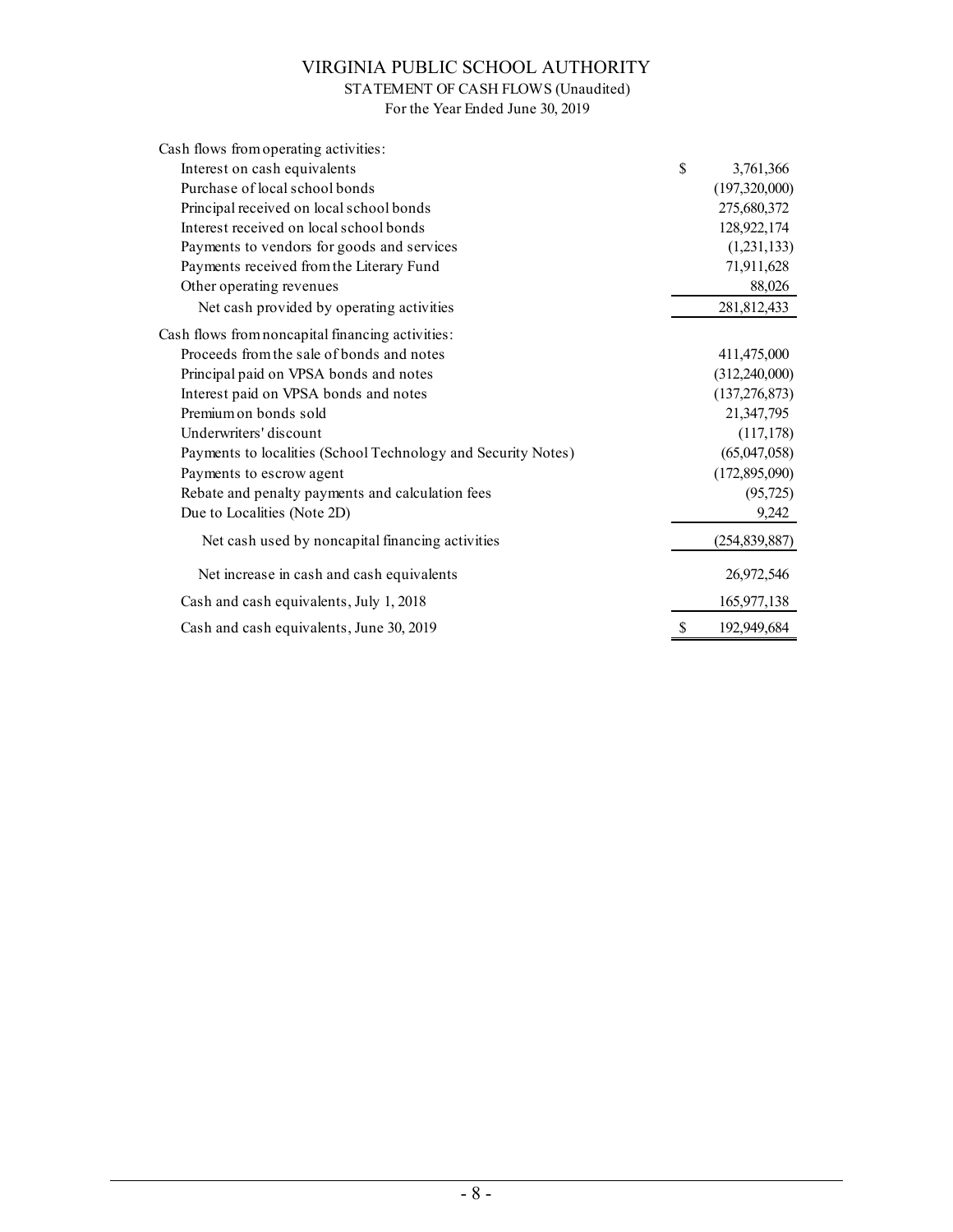## VIRGINIA PUBLIC SCHOOL AUTHORITY

Reconciliation of operating income to net cash provided by operating activities:

| Operating Gain                                                                             | S | 18,082,903    |
|--------------------------------------------------------------------------------------------|---|---------------|
| Adjustments to reconcile operating income to net cash provided<br>by operating activities: |   |               |
| Decrease in interest receivable                                                            |   | 3,457,536     |
| Increase in accounts payable                                                               |   | 56,400        |
| Decrease in interest payable                                                               |   | (3,060,068)   |
| Payments from the Literary Fund                                                            |   | 63,769,039    |
| Principal received on local school bonds                                                   |   | 275,680,372   |
| Purchase of local school bonds                                                             |   | (197,320,000) |
| Rebate and penalty payments to the Internal Revenue Service                                |   | 95,725        |
| Amortization of premium                                                                    |   | (25,461,610)  |
| Underwriters' discount                                                                     |   | 63,039        |
| Premium on bonds sold                                                                      |   | (181, 430)    |
| Amortization of interest deferral                                                          |   | 15,040,327    |
| Interest paid on VPSA bonds                                                                |   | 137,276,873   |
| Accrual of interest on defeasance                                                          |   | 2,464,348     |
| Increase in fair value of investments                                                      |   | (8,151,021)   |
| Total adjustments                                                                          |   | 263,729,530   |
| Net cash provided by operating activities                                                  |   | 281,812,433   |
|                                                                                            |   |               |

Non-Cash Investing and Financing Activities:

| Amortization of bond premium/discount on bonds                                    | -8 | 25.461.610   |
|-----------------------------------------------------------------------------------|----|--------------|
| Premium to be amortized from new bond is suance activity                          |    | (15,689,526) |
| Amortization of gain/loss on debt refinancing                                     |    | (15,040,327) |
| Loss to be amortized from new refunding activity                                  |    | 801.800      |
| Changes in fair value of investments recognized as a component of interest income |    | 8,151,021    |

The accompanying notes to the financial statements are an integral part of this statement.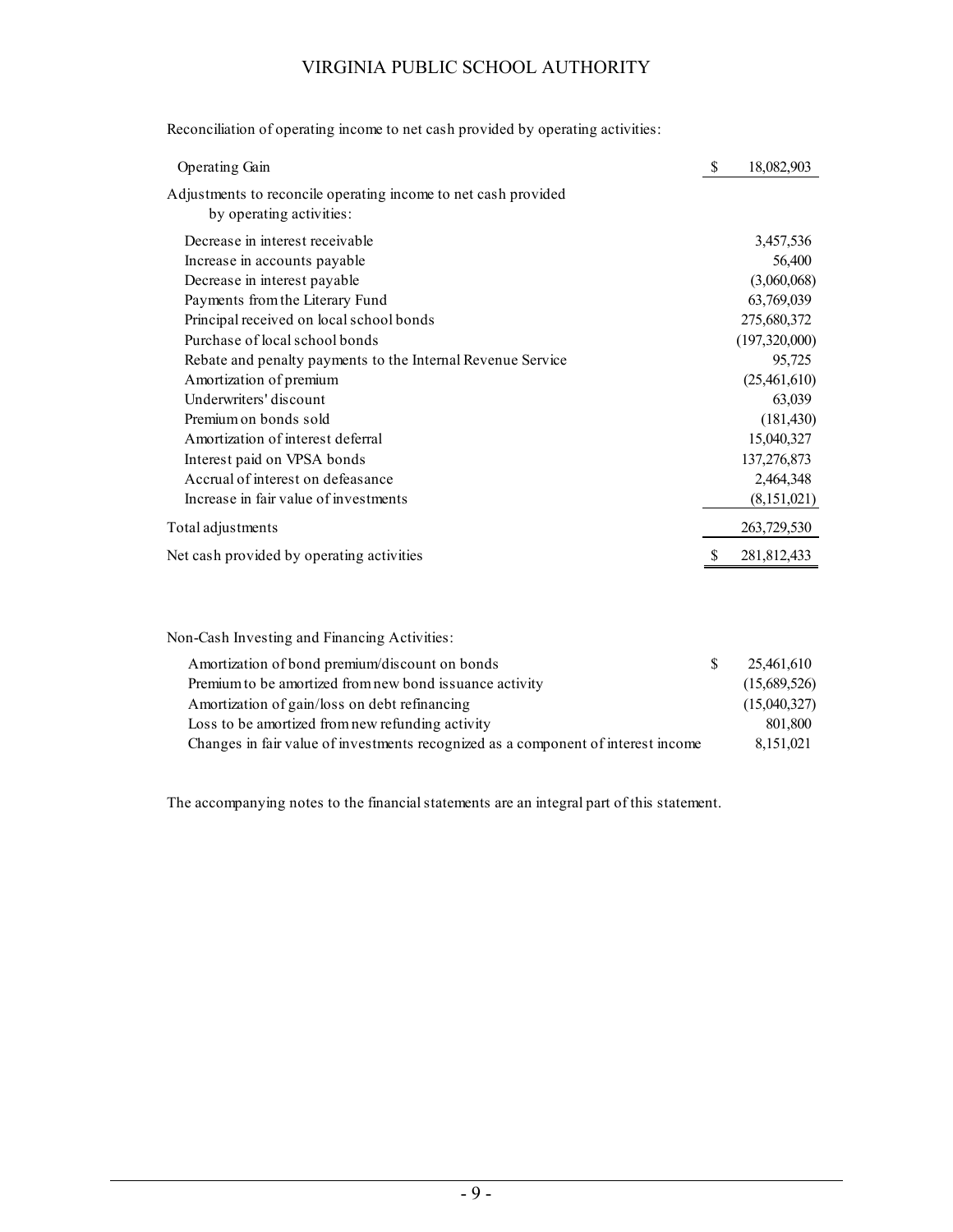#### AS OF JUNE 30, 2019

### **1. SUMMARY OF SIGNIFICANT ACCOUNTING POLICIES**

#### A. Financial Reporting Entity

The Virginia Public School Authority (the "Authority" or "VPSA") was created by Chapter 11, Title 22.1, *Code of Virginia,* 1950, as amended (the "Enabling Act"). The Authority provides financing to localities through the sale of its bonds. With the proceeds of its bonds, the Authority purchases a predetermined number of general obligation bonds issued by localities. The Enabling Act authorizes the Authority to purchase local school bonds issued by counties, cities, and towns under the provisions of Section 15.2-2600, et seq., *Code of Virginia* (the "Public Finance Act of 1991"). The Enabling Act further authorizes the Authority to issue bonds which are payable from the funds of the Authority including:

- 1) principal and interest received on local school bonds held by the Authority;
- 2) proceeds from the sale of such local school bonds;
- 3) any moneys transferred from the Literary Fund or funds appropriated from the General Assembly; and
- 4) a reserve fund(s) created from bond proceeds pledged to secure designated bonds.

Currently, the Authority has pooled bonds outstanding under its 1997 Resolution. Bonds issued under the 1997 Resolution are secured by local school bonds purchased and a "sum sufficient appropriation," first from available Literary Fund monies and then from the Commonwealth's General Fund. The State Aid Intercept Provision is also available to the Authority should any locality default on any payment due.

The Authority also has Qualified School Construction Bonds outstanding, which also fall under the pooled bond program. These bonds are taxable, but they expect to receive a 100% interest rate subsidy from the federal government. They are secured by general obligation local school bonds in a pool pledged to their security. As a result of the Federal Sequestration, the actual December 15, 2018 and June 15, 2019 payments were reduced by 6.2%. Therefore, the localities are not receiving the full benefit of the tax credit.

In addition to its pooled bond program, the Authority also issues special obligation bonds under its stand-alone program. Bonds issued under the stand-alone program are secured solely by the local school bonds purchased from one or more specific localities. The Authority acts as a conduit issuer under the stand-alone program.

As directed by the General Assembly, the Authority has also issued obligations to finance technology and security equipment purchases for local public school systems within the Commonwealth. These obligations are payable from, or otherwise secured by, the assets and income of the Literary Fund.

A separate report is prepared for the Commonwealth of Virginia which includes all agencies, boards, commissions, and authorities over which the Commonwealth exercises or has the ability to exercise oversight authority. The Authority is a component unit of the Commonwealth of Virginia and is included in the basic financial statements of the Commonwealth.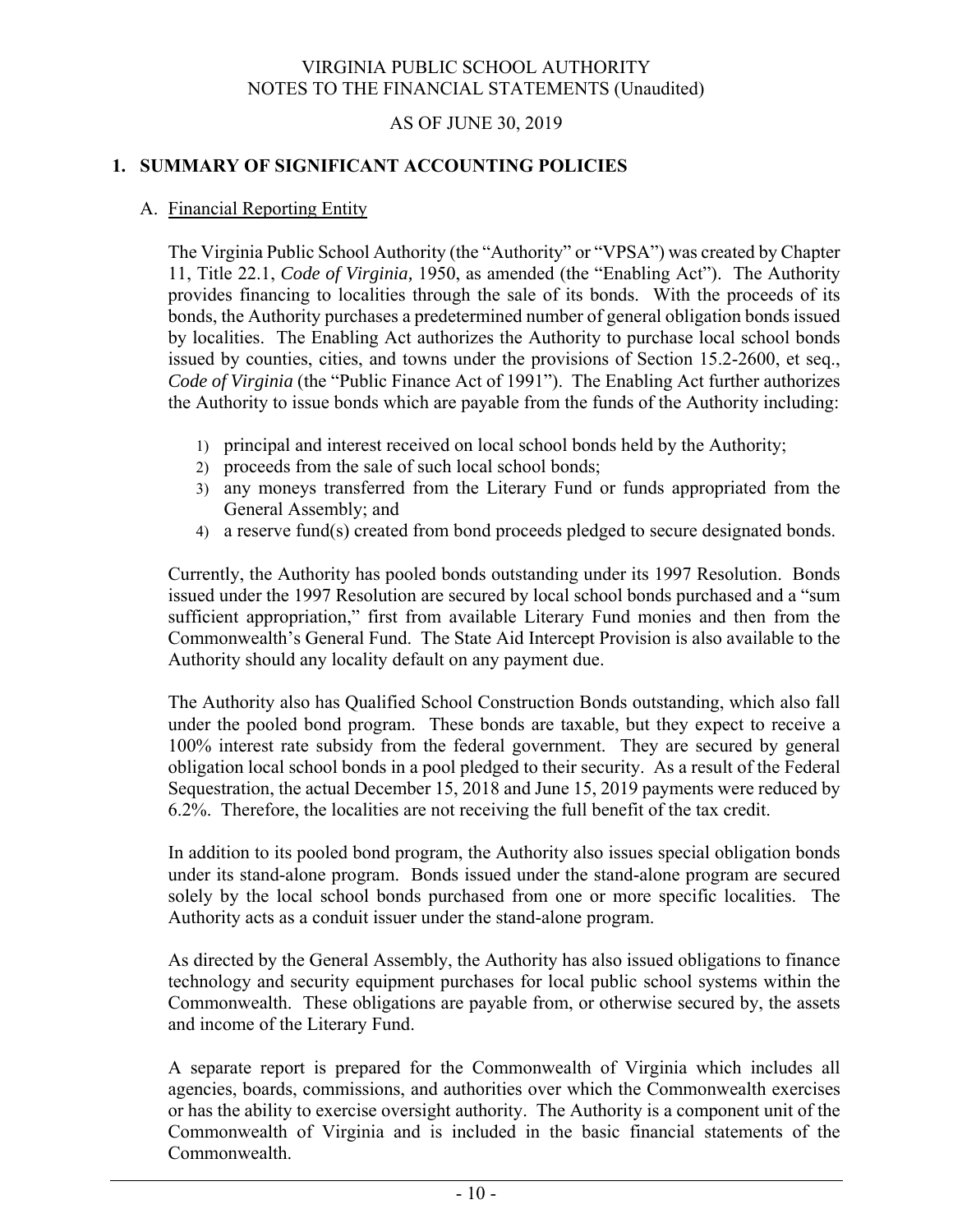The accounting and reporting policies of the Authority conform to generally accepted accounting principles (GAAP) applicable to governmental units as prescribed by the Governmental Accounting Standards Board (GASB), the accepted standard-setting body for establishing governmental accounting and financial reporting principles. The following is a summary of the Authority's significant policies.

#### B. Basis of Accounting

The accompanying financial statements are reported using the economic resources measurement focus and the accrual basis of accounting under which revenues are recognized when they are earned and expenses are recognized when a liability is incurred, regardless of the timing of related cash flows. The cash basis of accounting is used during the year. The financial statements are prepared on the accrual basis at the end of the fiscal year by the Authority.

#### C. Fund Accounting

The activities of the Authority are accounted for in an enterprise fund, used to account for governmental operations that are financed and operated in a manner similar to private business enterprises. Enterprise fund accounting is used where the governing body has decided that periodic determination of revenues earned, expenses incurred, and net income is appropriate. All fund accounts of the Authority are presented in total on the financial statements.

#### D. Bond Issuance Costs, Discounts, and Premiums

Costs associated with issuing debt, which are either offset by fees collected over the life of the respective pooled bond issues from local issuers, reimbursed directly by localities participating in stand-alone issues, or paid from Literary Fund contributions, are expensed in the year incurred. The net original issue discount or premium (after distributing the allocable share to various participating localities), for each bond issuance, is also expensed or recorded as revenue in the year incurred unless it exceeds 1% of the amount of bonds issued. In that case, the net original issue discount or premium is deferred and amortized, on a straight-line basis, over the life of the outstanding debt.

#### **2. DETAILED NOTES**

#### A. Cash Equivalents and Investments (Unrestricted and Restricted)

Cash equivalents of \$133,977,766 are held by the Treasurer of Virginia. Cash equivalents of \$58,971,918 and investments of \$81,397,792 are held by U.S. Bank. Cash equivalents are defined as investments with an original maturity of less than three months.

Section 2.2-4500 and Section 2.2-4501 of the *Code of Virginia* outline the instruments in which public sinking funds and other public funds may legally invest. The Authority adheres to these general guidelines unless bond resolutions require more restrictive investment policies.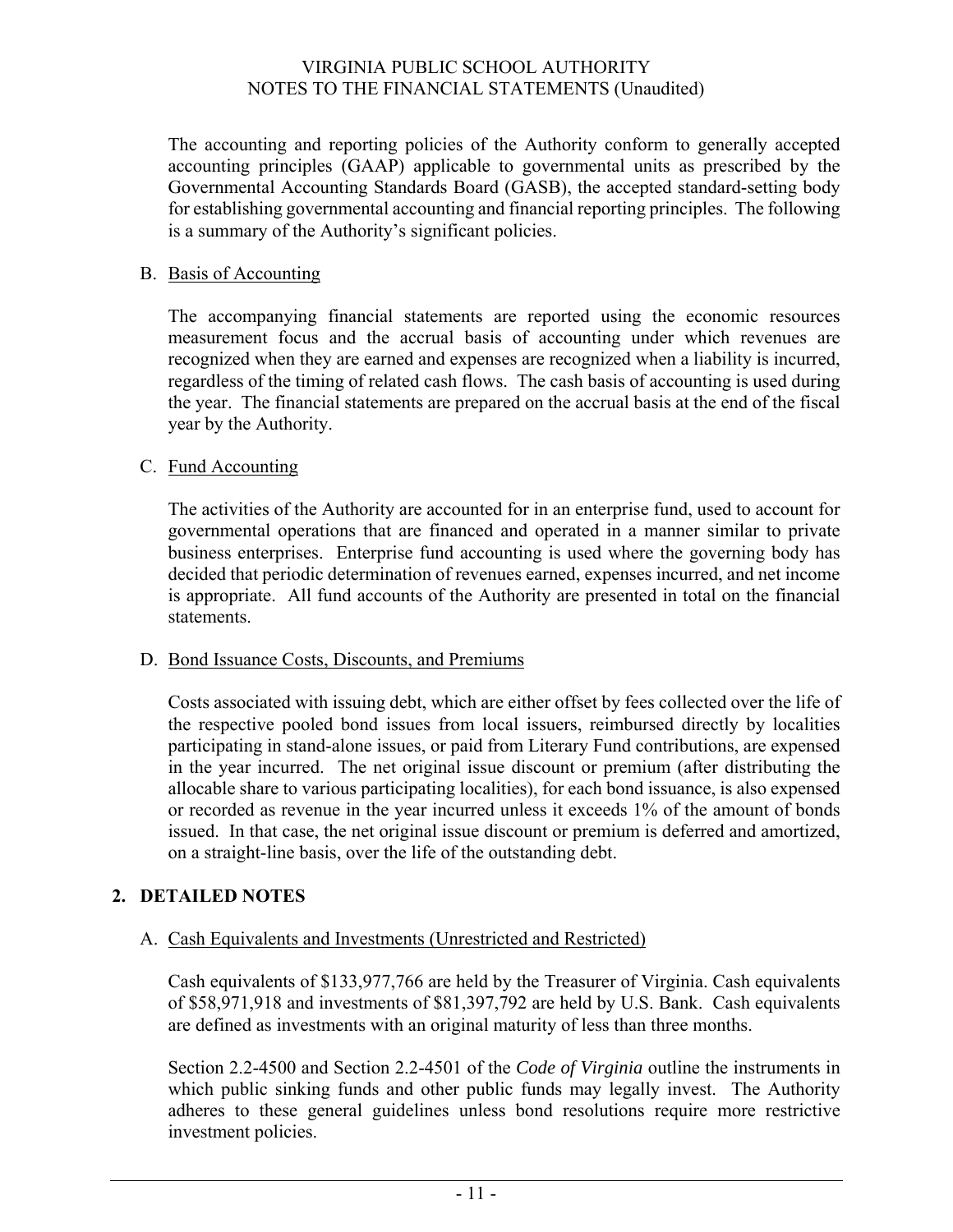Custodial credit risk for cash equivalents and investments is the risk that, in the event of a failure of the counterparty, the Authority will not be able to recover the value of its cash equivalents and investments. All cash equivalents and investments of the Authority are held in the Authority's name and are therefore not exposed to custodial credit risk.

Interest rate risk is the risk that changes in interest rates of debt investments will adversely affect the fair value of an investment. The Authority has elected to disclose the risk for its debt investments using the segmented time distribution method.

The Authority's cash equivalents are valued at amortized cost, which approximates fair value, and its investments are valued at fair value. Fair values are based upon quoted market prices (level 1 inputs, in accordance with GASB Statement No. 72, *Fair Value Measurement and Application*). Details of cash equivalents and investments are presented below.

#### (Dollars in Thousands) Summary of Cash Equivalents and Investments

|                                           | Investment Maturities (in years) |          |             |                          |     |                          |          |           |        |
|-------------------------------------------|----------------------------------|----------|-------------|--------------------------|-----|--------------------------|----------|-----------|--------|
|                                           |                                  | June 30, |             |                          |     |                          |          | More Than | $S\&P$ |
| Investment Type                           |                                  | 2019     | Less Than 1 |                          | 1-5 |                          | $6 - 10$ | 10        | Rating |
| U.S. Treasury Securities                  |                                  | 81,398   | S           | $\overline{\phantom{a}}$ |     | $\blacksquare$           | \$55,854 | \$ 25,544 | N/A    |
| Money Market Accounts <sup>1</sup>        |                                  | 85,903   |             | 85,903                   |     |                          |          |           | AAAm   |
| State Non-Arbitrage Program <sup>®2</sup> |                                  | 107,046  |             | 107,046                  |     | $\overline{\phantom{0}}$ | -        |           | AAAm   |
| Total cash equivalents and investments    | - S                              | 274,347  | \$192,949   |                          |     | ۰                        | \$55,854 | \$25,544  |        |

1 The Authority invests certain short-term cash balances held within its accounts in the JP Morgan US Government Money Market Fund. This is a rated fund, which maintains a policy of investing all assets in U.S. Treasury obligations and repurchase agreements backed by those obligations. The Authority also invests certain short-term cash balances held within the First American Government Obligation Fund which seeks to provide maximum current income and daily liquidity by purchasing U.S. government securities and repurchase agreements collateralized by such obligations.

2 The Virginia State Non-Arbitrage Program® (SNAP®) offers a professionally-managed money market mutual fund, which provides issuers with a temporary pooled investment vehicle for proceeds pending expenditure, and with record keeping, depository and arbitrage rebate calculation services. SNAP® is in compliance with all of the standards of GASB Statement No. 79 and elects to report its investments for financial reporting at amortized cost. Participants in SNAP® should also report their investments in SNAP® at amortized cost.

The Authority does not limit the amount that may be invested in any one issuer. The Authority had investments of five percent or more in the State Non-Arbitrage Program<sup>®</sup> (39%), the First American Government Obligation Fund (21%), US Government Treasury Strips (30%), and the JP Morgan US Government Money Market Fund (10%).

#### B. Local School Bonds

The Authority purchases bonds from (makes loans to) various localities throughout the Commonwealth, which are issued to finance the construction of local public school facilities. These bonds are recorded at purchase price that is equal to the face value of the bonds. Local school bonds purchased under the 1997 Resolution are held in a pledge account of the General Pledge Fund established under its bond resolution. Local school bonds purchased under the stand-alone program are deposited in separate purchase funds established for each issue. Assets of the Authority that are held or received in purchase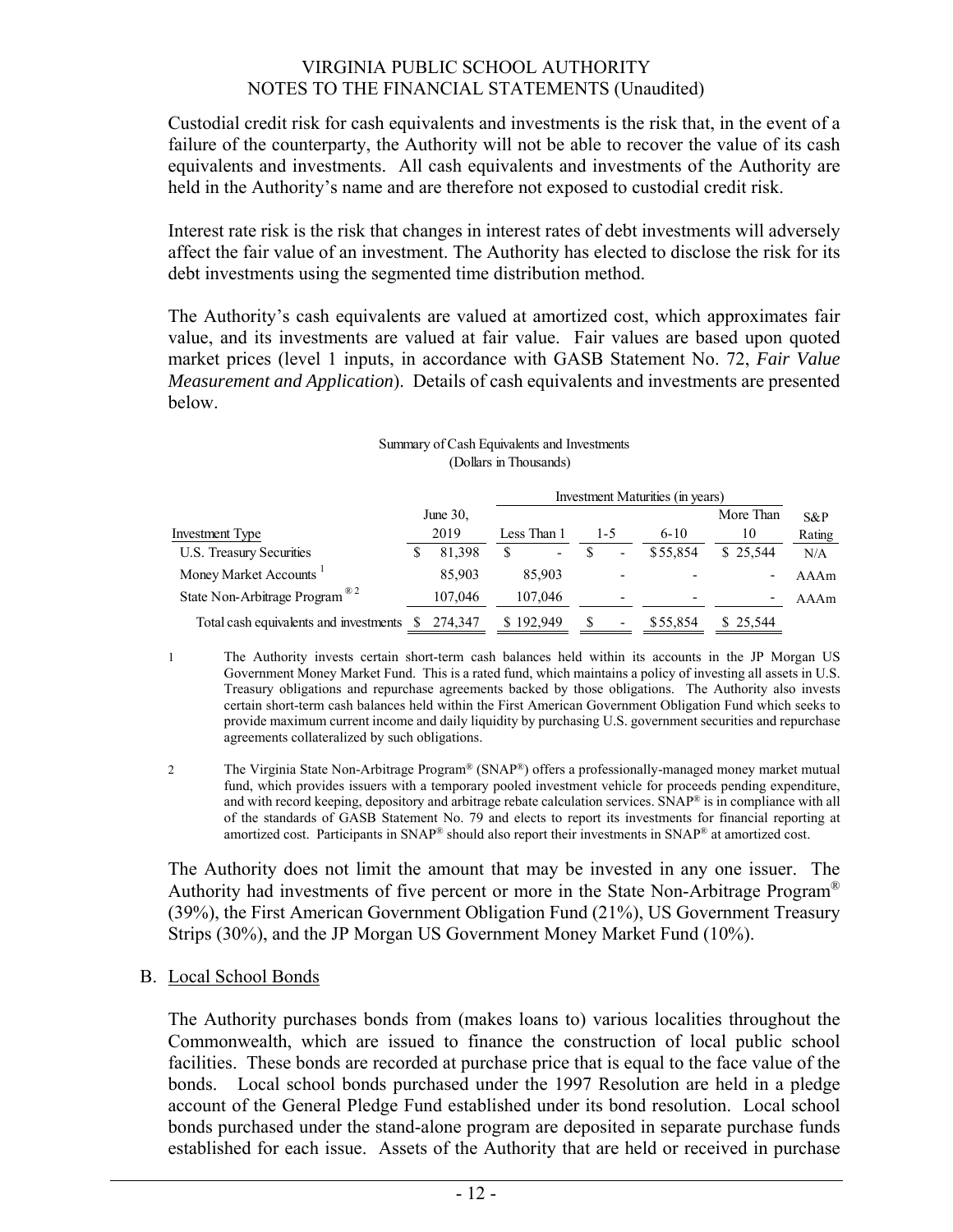funds, pledge funds, or debt service funds are classified as restricted assets because their use is limited to the purpose of the funds in which they reside, in accordance with applicable bond resolutions. The local school bonds are held and pledged to repay the Authority's bonds.

The interest rates on the local school bonds are determined by the Authority and fixed at the time of sale of the Authority bonds issued to fund the acquisition of the local school bonds. On local school bonds held by the Authority that were issued prior to March 26, 2009, the interest rate on each maturity of the local bonds is ten basis points (0.10%) higher than the interest rate paid by the Authority on the corresponding maturity on its bonds. As a result of a policy change made by the Authority on March 26, 2009, local school bonds issued by localities subsequent to March 26, 2009, and held by the Authority, will pay interest 5 basis points (0.05%) above the rates paid by the Authority on corresponding maturities of its bonds.

Local school bonds held by the Authority as of June 30, 2019 are shown below.

Local school bonds:

| Held in 1997 Pledge Account                                        | $\mathbb{S}$  | 2,374,751,557 |
|--------------------------------------------------------------------|---------------|---------------|
| Held in 2009 Purchase Fund (Qualified School Construction Bonds)   |               | 33,308,299    |
| Held in 2010 Purchase Fund (Qualified School Construction Bonds)   |               | 37,550,000    |
| Held in 2011-1 Purchase Fund (Qualified School Construction Bonds) |               | 42,116,774    |
| Held in 2011 Purchase Fund (Prince William County Stand Alone)     |               | 18,570,000    |
| Held in 2011 Purchase Fund (Montgomery County Stand Alone)         |               | 8,630,000     |
| Held in 2011-2 Purchase Fund (Qualified School Construction Bonds) |               | 93,812,359    |
| Held in 2012 Purchase Fund (Prince William County Stand Alone)     |               | 19,695,000    |
| Held in 2012-1 Purchase Fund (Qualified School Construction Bonds) |               | 18,303,123    |
| Held in 2013 Purchase Fund (Prince William County Stand Alone)     |               | 29,990,000    |
| Held in 2014 Purchase Fund (Prince William County Stand Alone)     |               | 66,025,000    |
| Held in 2014 Purchase Fund (Warren County Stand Alone)             |               | 38,490,000    |
| Held in 2014 Purchase Fund (Qualified Zone Academy Bonds)          |               | 2,631,000     |
| Held in 2015 Purchase Fund (Prince William County Stand Alone)     |               | 83,710,000    |
| Held in 2016 Purchase Fund (Prince William County Stand Alone)     |               | 159,130,000   |
| Held in 2016 Purchase Fund (Montgomery County Stand Alone)         |               | 63,880,000    |
| Held in 2016-1 Purchase Fund (Qualified Zone Academy Bonds)        |               | 2,036,666     |
| Held in 2017 Purchase Fund (Prince William County Stand Alone)     |               | 69,890,000    |
| Held in 2017 Purchase Fund (King George County Stand Alone)        |               | 20,740,000    |
| Held in 2018 Purchase Fund (Prince William County Stand Alone)     |               | 110,105,000   |
|                                                                    |               |               |
| Total local school bonds                                           | $\mathcal{S}$ | 3,293,364,778 |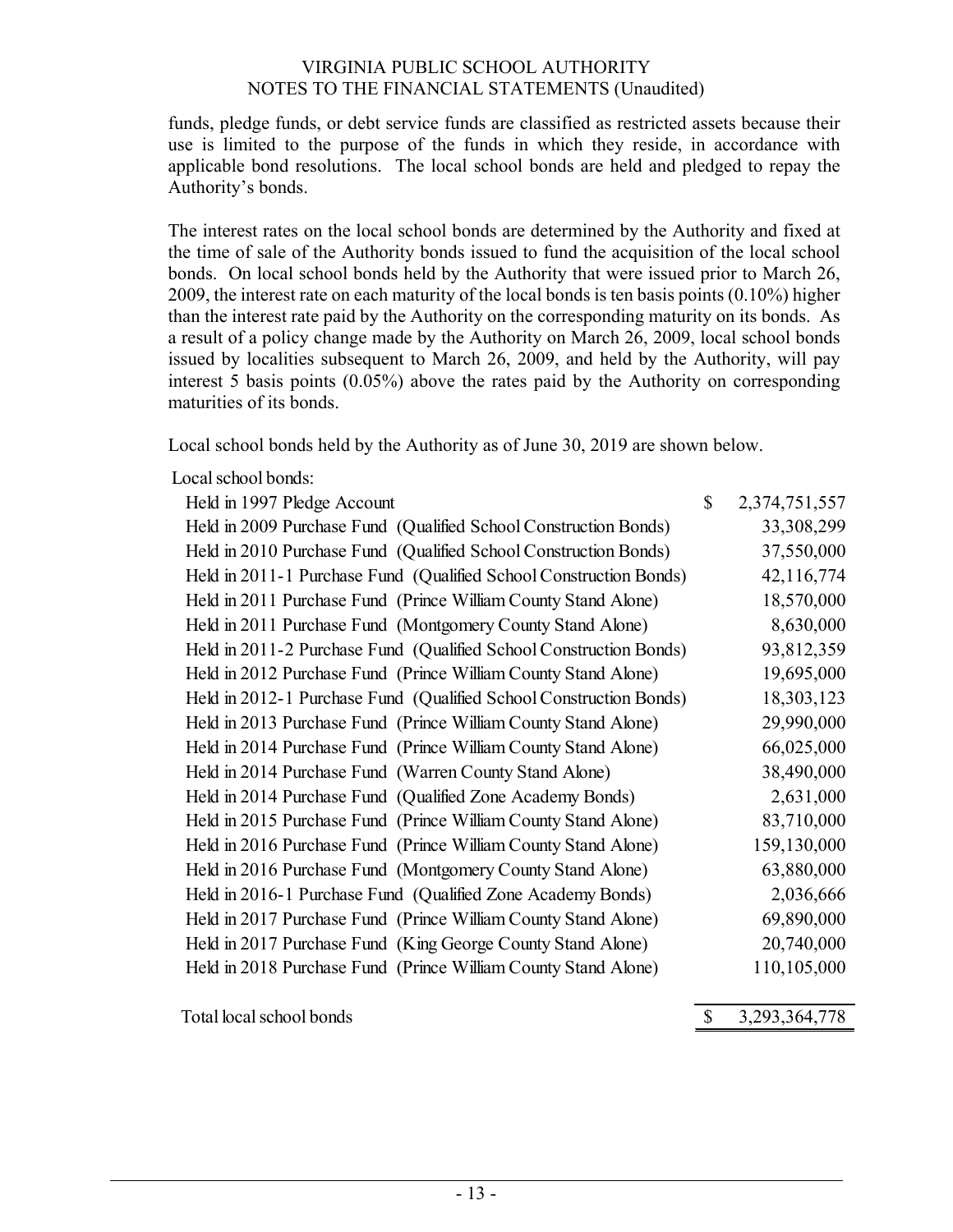### C. Long-Term Indebtedness

#### 1. Changes in Long-Term Debt

The following is a summary of changes in long-term debt of the Authority for the year ended June 30, 2019.

|                             | Current         | Long-Term       |                 |
|-----------------------------|-----------------|-----------------|-----------------|
|                             | Liability       | Liability       | Total           |
|                             |                 |                 |                 |
| Balance July 1, 2018*       | \$312,240,000   | \$3,319,006,000 | \$3,631,246,000 |
| Issued during fiscal 2019   | 14,750,000      | 396,725,000     | 411,475,000     |
| Retired during fiscal 2019  | (312, 240, 000) |                 | (312, 240, 000) |
| Defeased during fiscal 2019 |                 | (169, 665, 000) | (169, 665, 000) |
| Maturing in fiscal 2020     | 300,025,000     | (300, 025, 000) |                 |
| Subtotal                    | 314,775,000     | 3,246,041,000   | 3,560,816,000   |
| Add: Unamortized            |                 |                 |                 |
| Premium                     | 23,705,372      | 160,016,872     | 183,722,244     |
|                             |                 |                 |                 |
| Balance June 30, 2019       | \$338,480,372   | \$3,406,057,872 | \$3,744,538,244 |
|                             |                 |                 |                 |

\* Reflects a \$50,000 reclassification from Long-Term Liability to Current Liability.

## 2. Annual Requirements to Amortize Bonds Payable and Notes Payable

The following schedule provides the annual funding requirements necessary to amortize long-term debt of the Authority outstanding at June 30, 2019.

| Year Ending      |                   |                   |                   |
|------------------|-------------------|-------------------|-------------------|
| June 30          | Principal         | Interest          | Total             |
| 2020             | 314,775,000<br>\$ | \$<br>145,065,404 | \$<br>459,840,404 |
| 2021             | 294,055,000       | 132,864,542       | 426,919,542       |
| 2022             | 275,285,000       | 118,842,914       | 394,127,914       |
| 2023             | 250,385,000       | 105,664,909       | 356,049,909       |
| 2024             | 230,175,000       | 93,656,171        | 323,831,171       |
| 2025-2029        | 1,138,016,000     | 308,918,975       | 1,446,934,975     |
| 2030-2034        | 706,930,000       | 113,554,166       | 820,484,166       |
| 2035-2039        | 288,230,000       | 29,026,988        | 317,256,988       |
| 2040-2044        | 39,435,000        | 6,455,522         | 45,890,522        |
| 2045-2049        | 21,215,000        | 1,960,063         | 23,175,063        |
| 2050             | 2,315,000         | 37,619            | 2,352,619         |
| Subtotal         | 3,560,816,000     | 1,056,047,273     | 4,616,863,273     |
| Add: Unamortized |                   |                   |                   |
| Premium          | 183,722,244       |                   | 183,722,244       |
| Total            | \$3,744,538,244   | \$1,056,047,273   | \$4,800,585,517   |
|                  |                   |                   |                   |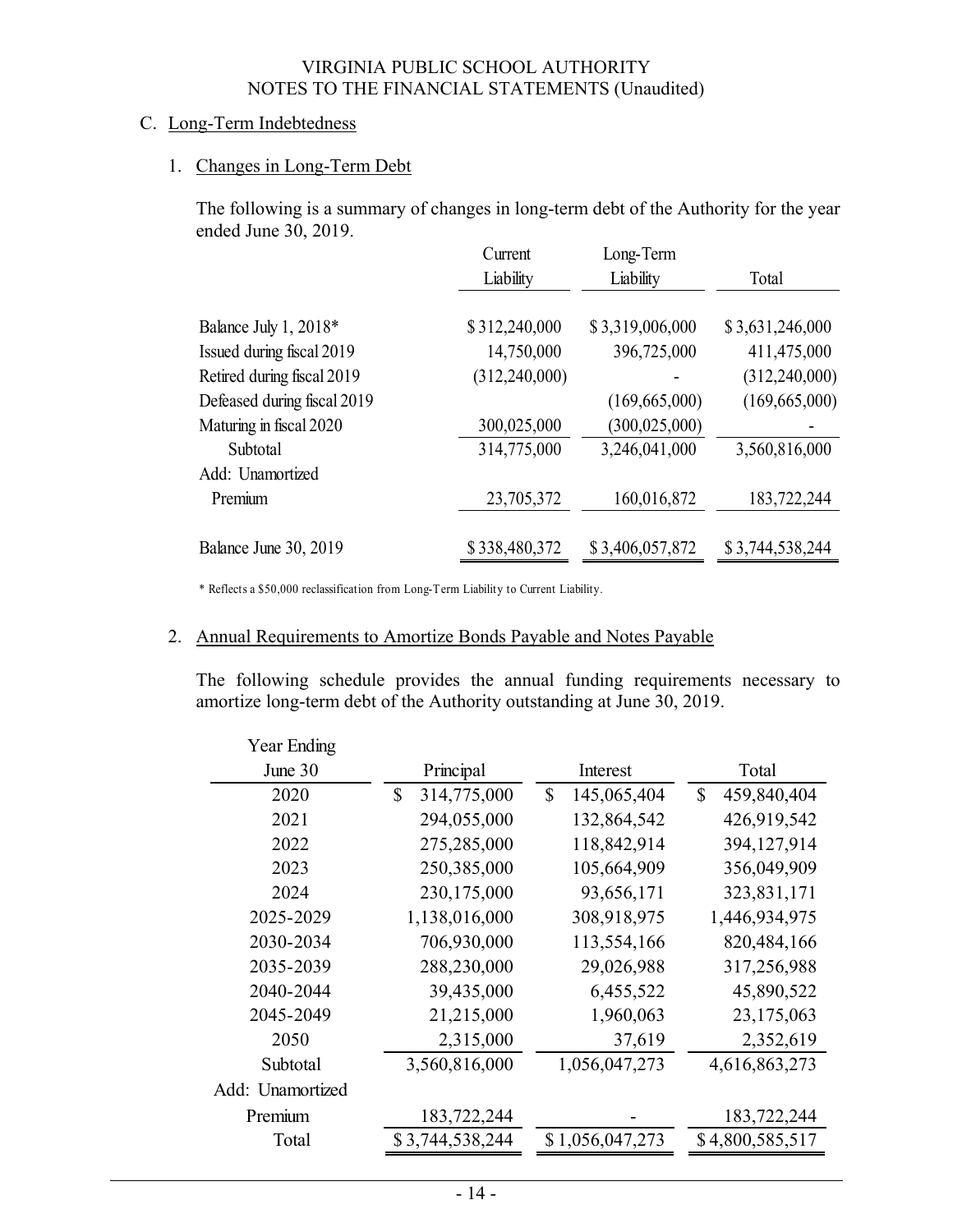#### D. Technology and Security Notes

Periodically, the Authority issues Technology and Security Notes, the proceeds of which are used to make grants to school divisions for the purchase of educational technology and security equipment. The proceeds are invested in the Virginia State Non-Arbitrage Program® until requisitioned by localities. The following schedule details the notes that have been issued which still have either bonds outstanding or funds remaining to be disbursed to localities as of June 30, 2019.

Technology and Security Notes

|                         |             |                      |               | Remaining     |
|-------------------------|-------------|----------------------|---------------|---------------|
|                         |             |                      | Outstanding   | Available for |
| Issue                   | Description | <b>Amount Issued</b> | Balance       | Disbursement  |
| Ed Tech XIV             | 2014 Notes  | 57,625,000           |               | 1,542,442     |
| Ed Tech XV              | 2015 Notes  | 60,050,000           | 13,150,000    | 4,207,435     |
| School Technology       |             |                      |               |               |
| and Security Series III | 2015 Notes  | 5,415,000            | 1,185,000     |               |
| Ed Tech XVI             | 2016 Notes  | 59,820,000           | 25,575,000    | 7,273,526     |
| School Technology       |             |                      |               |               |
| and Security Series IV  | 2016 Notes  | 5,370,000            | 2,295,000     |               |
| Educ Tech XVII          | 2017 Notes  | 60,710,000           | 37,995,000    | 11,889,033    |
| School Technology       |             |                      |               |               |
| and Security Series V   | 2017 Notes  | 5,425,000            | 3,400,000     | 47,916        |
| Educ Tech XVIII         | 2018 Notes  | 54,265,000           | 44,225,000    | 22,907,531    |
| School Technology       |             |                      |               |               |
| and Security Series VI  | 2018 Notes  | 5,540,000            | 4,515,000     | 670,717       |
| Educ Tech XIX           | 2019 Notes  | 52,110,000           | 52,110,000    | 48,012,055    |
| School Technology       |             |                      |               |               |
| and Security Series VII | 2019 Notes  | 5,485,000            | 5,485,000     | 6,000,000     |
|                         |             | \$371,815,000        | \$189,935,000 | \$102,550,655 |

Additionally, as of June 30, 2019, \$9,242 was due to localities from other sources. First, the Internal Revenue Service paid interest of \$4,488 related to Qualified School Construction Bonds (QSCB). Second, as part of 2019 King William refunding issuance, the County overpaid \$4,754 to the Authority. Both amounts are scheduled to be returned to localities in August 2019.

#### E. Qualified Zone Academy Bonds

 On October 31, 2012, the Authority issued \$2,014,104 for the City of Roanoke as a QZAB, as part of the School Tax Credit Bonds (Direct Payment) Series 2012-1. On December 30, 2014, the Authority issued \$3,816,000 for the Cities of Franklin and Petersburg as QZABs, as part of the School Tax Credit Bonds (Direct Payment) Series 2014-1. On November 30, 2016, the Authority issued \$2,350,000 for the Cities of Covington and Danville as QZABs, as part of the School Tax Credit Bonds (Direct Payment) Series 2016. These bonds were issued pursuant to Section 1297E of the Internal Revenue Code of 1986, as amended, and the Authority purchased certain general obligation school bonds of the Cities of Roanoke,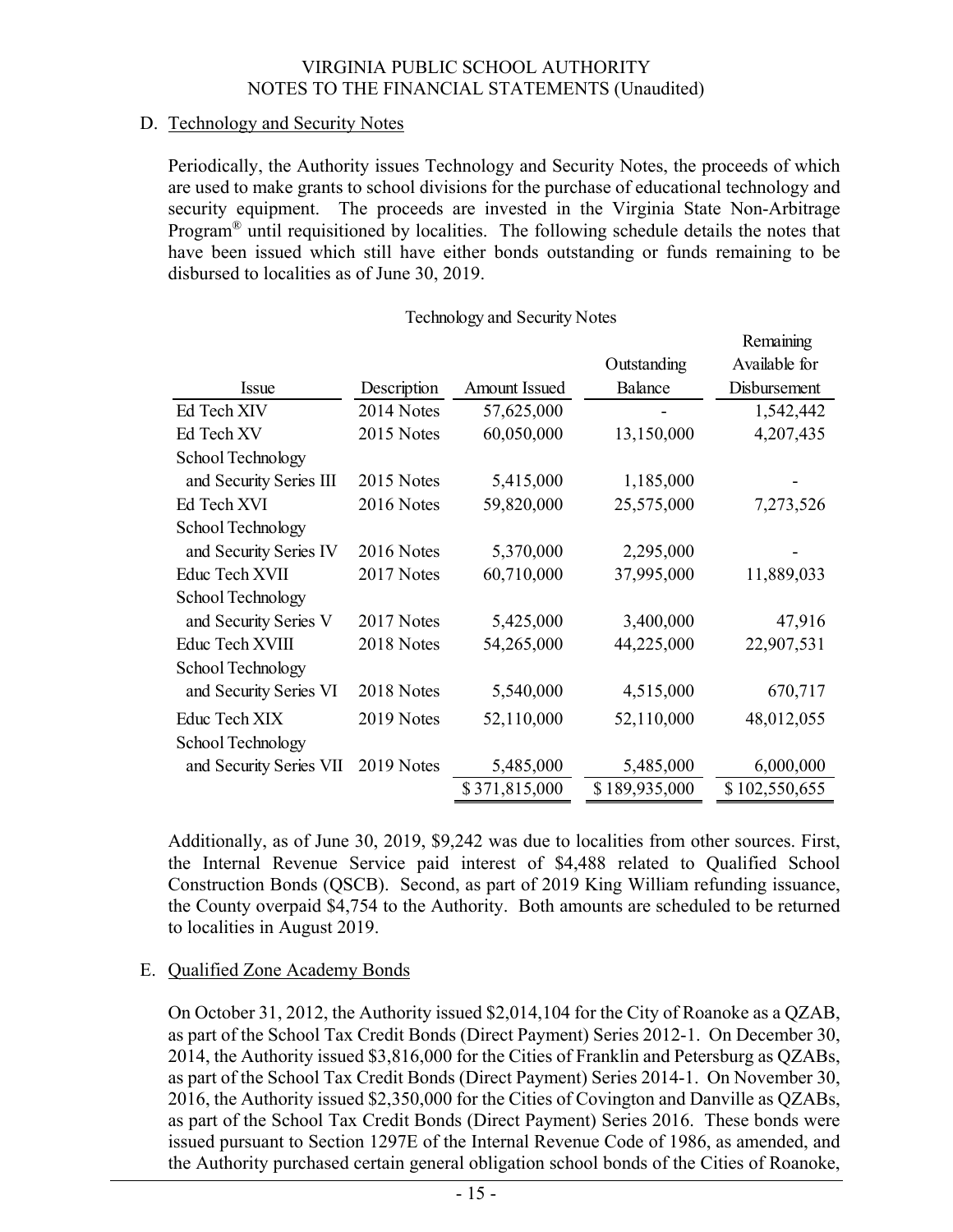Franklin, Petersburg, Covington, and Danville to finance capital projects for public schools.

 The localities will make annual principal payments to the Authority on the anniversary date of each issuance. Such payments received by the Authority will be held in trust and invested in accordance with the funding agreements, until the QZABs mature. The final annual principal payments on the 2012 QZAB, the 2014 QZABs, and the 2016 QZABs are due December 15, 2034, December 1, 2024, and December 1, 2031, respectively, at which dates the QZABs will mature.

#### F. Qualified School Construction Bonds

In prior years, the Authority has issued Qualified School Construction Bonds and has used the proceeds to purchase general obligation school bonds issued by certain localities. The bonds have been issued as "qualified school construction bonds" in accordance with Section 54F of the Internal Revenue Code of 1986, as amended. The total amount outstanding under this program as of June 30, 2019 is \$353,400,000 (which includes the 2012 QZAB detailed under Note 2E that was issued as part of the 2012 School Tax Credit Bonds). These bonds are non-interest bearing; however, a taxpayer who holds such bonds during a taxable year will be allowed a federal income tax credit for such taxable year in accordance with the structure established at issuance.

#### G. Direct Placement Bonds

The Authority has issued the 2014-1 Qualified Zone Academy Bond (QZAB) in the amount of \$3,816,000, and the 2016 QZAB, in the amount of \$2,350,000, as direct placement bonds. These bonds were issued as QZABs within the meaning of Sections 54A and 54E of the Internal Revenue Code of 1986, as amended.

The bonds are non-interest bearing bonds. The owner of the bonds is entitled to a tax credit on each tax credit allowance date equal to one-fourth of the product of the principal amount of the bonds owned, times the applicable tax credit rate.

Should the 2014-1 QZAB become disqualified as a QZAB, it shall bear interest at the tax credit rate on each tax credit allowance date, beginning on the first such date after the disqualification date. Not later than 60 days after the disqualification date, the Authority shall pay to the owner of the 2014-1 Bonds the amount which, after taking into account all penalties, fines, interest and additions to federal income tax (including lost tax credits) that are imposed on the owner of the 2014-1 Bonds as a result of the determination of disqualification, would restore the owner of the 2014-1 Bonds to the same after-tax yield on the 2014-1 Bonds that the owner would have realized had the determination of disqualification not occurred.

From and after an event of default under the Master Indenture, the 2014-1 Bonds shall bear interest at the default rate, payable on demand by the owner of the 2014-1 Bonds.

The 2016 Bonds shall be subject to extraordinary mandatory redemption prior to their fixed maturity date, in whole or in relevant part, within ninety (90) days after the disqualification notice date, at a redemption price equal to 100% of the principal amount of the Bonds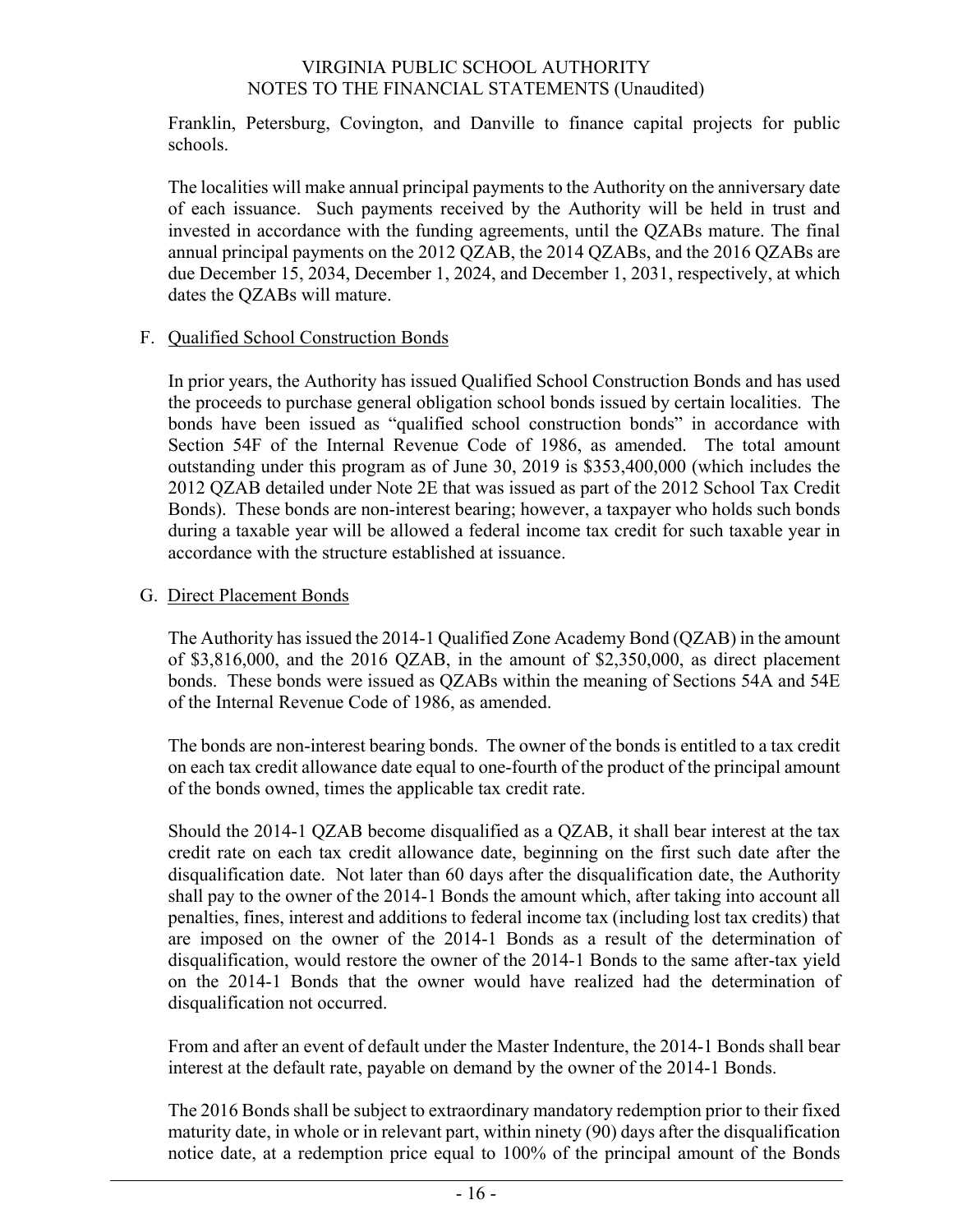called for redemption, plus the redemption premium, plus the amount which, after taking into account all penalties, fines, interest and additions to federal income tax (including lost tax credits taken by the owner prior to the disqualification notice date) that are imposed on the owner of this Bond as a result of the determination of disqualification, would restore the owner of this Bond to the same after-tax yield on this Bond that the owner would have realized had the determination of disqualification not occurred.

#### H. Defeasance of Debt

From time to time, when interest rates indicate that it would be favorable to do so, the Authority has issued refunding bonds to defease outstanding bonds. These refundings have placed the proceeds of the new bonds in irrevocable trusts with escrow agents to provide for all future debt service on the defeased bonds. Accordingly, the trust account assets and the liability for the defeased bonds are not included on the Authority's financial statements.

The Authority issued one series of refunding bonds during fiscal year 2019. The proceeds of the refunding bonds were placed with an escrow agent to provide for all future debt service on the defeased bonds. Accordingly, the liability for the defeased bonds is not included on the Authority's financial statements. Any savings realized as a result of this refunding will be passed through, on a pro rata basis, to the issuers of the related underlying local school bonds in accordance with the Authority's Enabling Legislation. The following table reflects the refunding activity during the year.

Refunding Bonds Issued During Fiscal Year 2019

| Refunding Issue<br>Refunded Issue |                         | <b>Maturities Defeased</b> | <b>Amount Defeased</b> |
|-----------------------------------|-------------------------|----------------------------|------------------------|
| 2019B                             | 2009A                   | 2020                       | 6,460,000              |
| 2019B                             | 2009C                   | 2020-2028                  | 163,205,000            |
|                                   | Total Defeased, FY 2019 |                            | 169,665,000            |

The issuance under the 1997 Resolution of the Authority's Series 2019B bonds refunded certain outstanding bonds under the 1997 resolution. This debt defeasance resulted in an accounting loss of \$801,800. Total debt service payments over the next 10 years will be reduced by \$15,547,108. Present value savings of \$13,791,821 reflect the True Interest Cost of each component of the refunding at the discount rate.

In accordance with Governmental Accounting Standards Board (GASB) Statement No. 23, "Accounting and Financial Reporting for Refundings of Debt Reported by Proprietary Activities," as amended by GASB Statement No. 65, "Items Previously Reported as Assets and Liabilities," the difference between the reacquisition price and the net carrying amount of the bonds defeased with refunding debt is reported as a deferred outflow of resources or a deferred inflow of resources and recognized as a component of Interest and Fiscal Charges over the shorter of the remaining life of the refunded debt or the life of the new debt.

At June 30, 2019, \$521,910,000 of bonds outstanding are considered defeased for financial reporting purposes.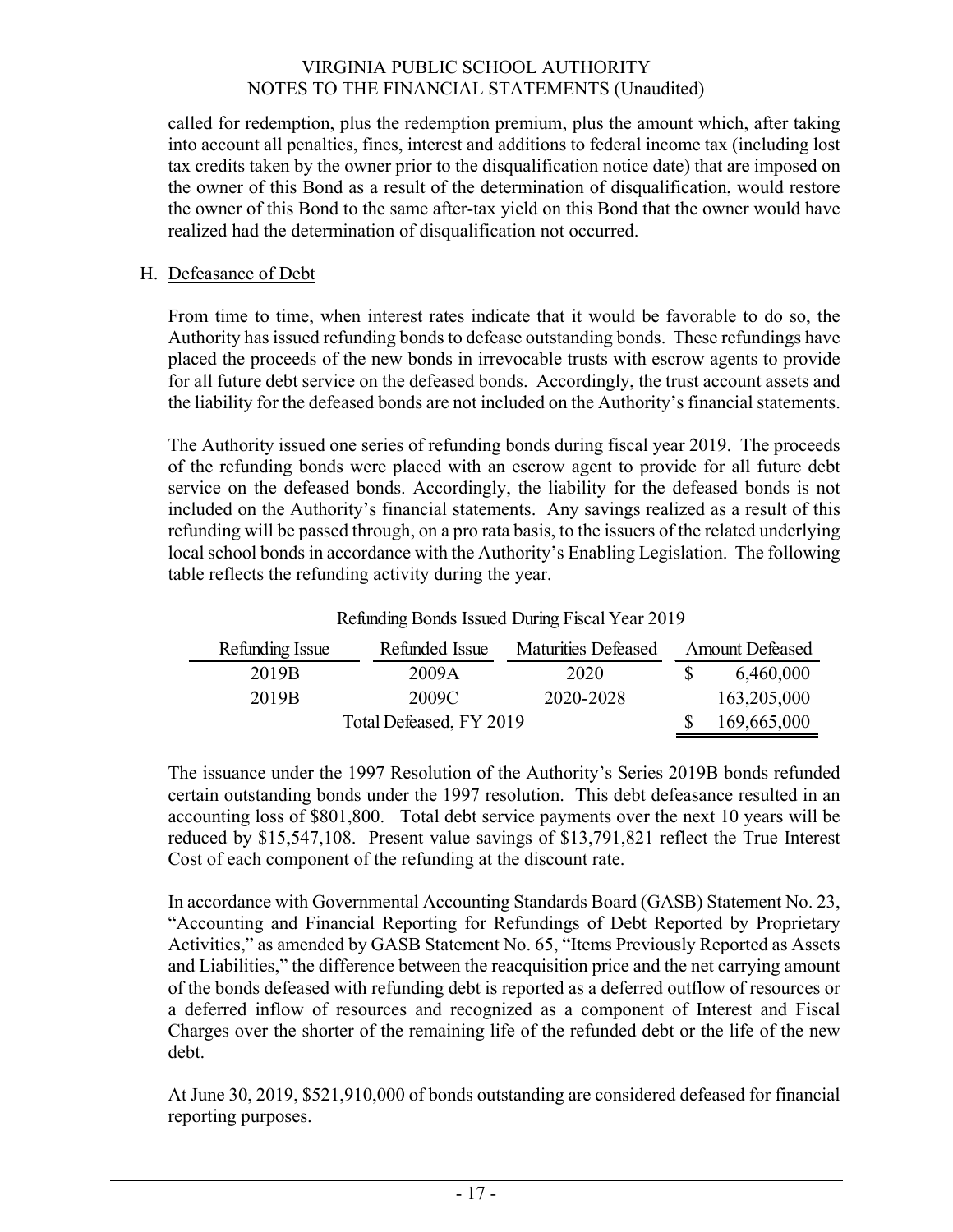#### I. Local School Bond Credits

Beginning in fiscal year 2015, the Authority modified its process for returning refunding savings to localities. Previously, these savings had been returned to localities in the form of lump sum payment when refunding bonds were issued. This process negatively impacted the Authority's net position. Under the current process, the Authority has calculated credit amounts to be returned to each locality annually as savings are actually achieved. The savings accrue to the Authority over time and the return of refunding savings to localities is now consistent with the timeframe in which the savings are earned by the Authority. As of June 30, 2019, the total remaining credits to be paid to the impacted localities over the next twenty years is \$67 million.

#### J. Payments to/from the Literary Fund

In fiscal year 2019, after final rebate computations on the School Educational Technology Notes XIII, the residual earnings of \$145,329 on the related bond proceeds were paid to the Literary Fund, which had been the source of the debt service appropriation for these Notes.

The Authority received \$8,142,589 from the Literary Fund to pay interest on the various outstanding Educational Technology and Security Notes.

#### K. Arbitrage Earnings

The Tax Reform Act of 1986 requires that governmental entities issuing tax-exempt debt subsequent to August 1986 calculate and rebate arbitrage earnings to the federal government. The U.S. Treasury has issued regulations on calculating the rebate amount and complying with the provisions of the Tax Reform Act of 1986. The Authority and the issuers of local school bonds purchased by the Authority must comply with the rebate regulations in order for the Authority's bonds to maintain a tax-exempt status. The regulations require the excess of the aggregate amount earned on investments purchased with the bond proceeds over the amount that would have been earned if the proceeds were invested at a rate equal to the bond yield to be rebated to the federal government.

Income earned on excess earnings is also subject to rebate. Rebate payments, if required, are due at least every five years over the life of the bonds. Some Authority bonds may be exempt from the rebate requirement if they meet statutory exceptions per the rebate regulations. The Authority may also elect, on or before the date of the bond issue, to pay a penalty in lieu of rebate if it does not meet certain expenditure schedules. If such an election is made and if the Authority (local issuer) meets the expenditure schedule, the Authority (local issuer) retains any arbitrage earnings. The Authority, to date, has not elected penalty in lieu of rebate due to the difficulty in estimating local issuer's expenditure schedules. Rebate and penalty payments are calculated and paid by the Authority as required by law on bond issues that do not meet the statutory exceptions. Rebate installments must be paid no later than 60 days after the computation date.

In most cases, rebate liability is payable by local issuers whose local school bonds were purchased by the Authority. During the year, the Authority's rebate calculation agent, or the locality's rebate calculation agent in the case of special obligation stand-alone bonds,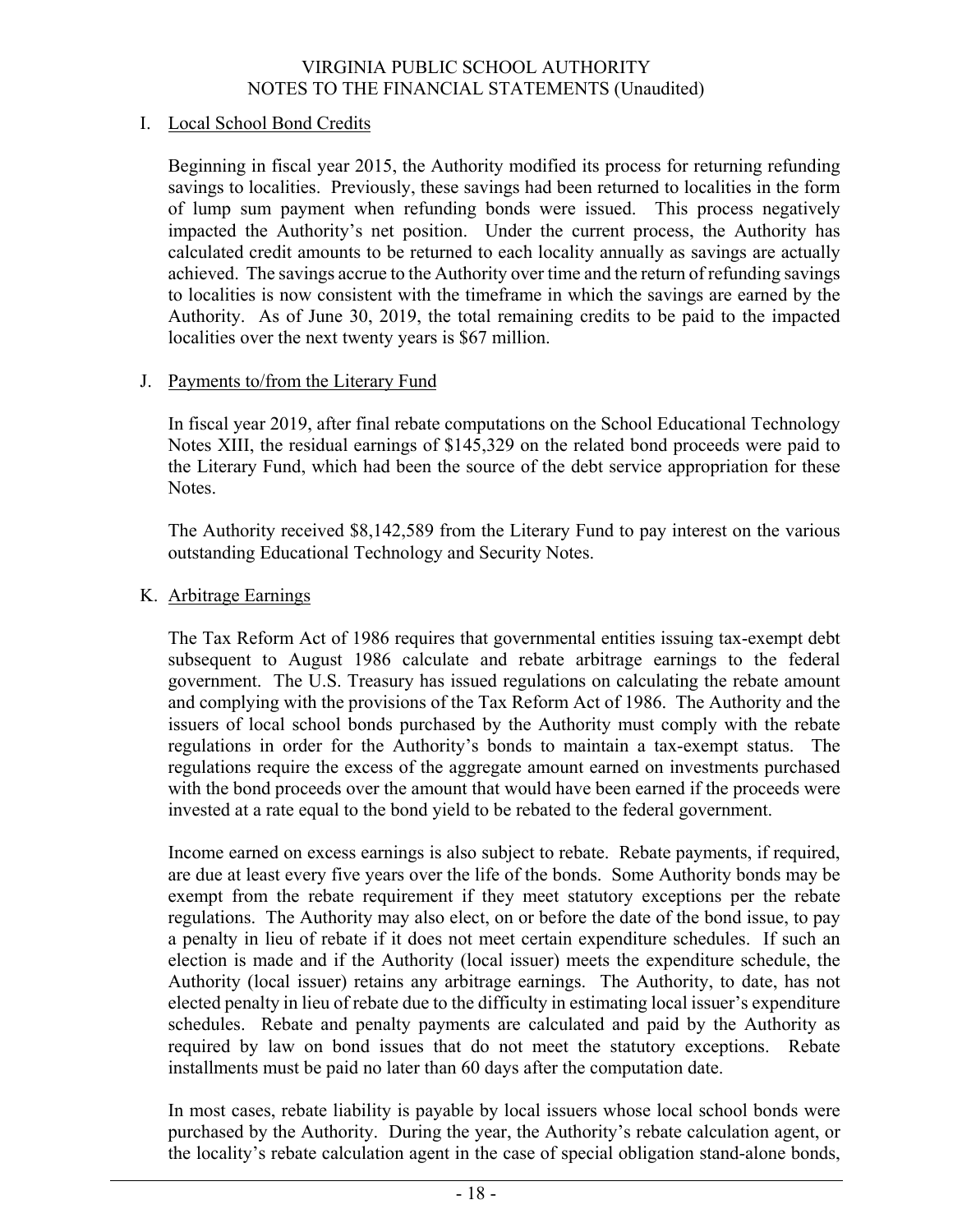calculate rebate liability or penalty in lieu of rebate if selected by a locality. Rebate calculations were performed for the following issues during the year:

|                                 | Computation | Computation |           |                          |               |
|---------------------------------|-------------|-------------|-----------|--------------------------|---------------|
| <b>Bond Issue</b>               | Time Frame  | Date        | Liability |                          |               |
| (97 Resolution) 2008A           | Final       | 8/1/2018    | \$        |                          |               |
| (97 Resolution) 2008B           | Final       | 8/1/2018    |           |                          |               |
| (97 Resolution) 2013B           | 5 Year      | 8/1/2018    |           |                          |               |
| (97 Resolution) 2014A&B         | 5 Year      | 8/1/2018    |           |                          | $\star$       |
| (97 Resolution) 2003D           | 15 Year     | 12/11/2018  |           | $\overline{\phantom{0}}$ |               |
| (97 Resolution) 2009A           | 10 Year     | 3/12/2019   |           |                          |               |
| Educational Technology and      |             |             |           |                          |               |
| School Security Notes Series II | Final       | 4/15/2019   |           | 66,025                   | $\ast$ $\ast$ |
| (97 Resolution) 2009B           | 10 Year     | 5/7/2019    |           |                          |               |

\* Per the Rebate Calculation Agent, The Series 2014A and Series 2014B Bonds are considered a single issue for calculating the bond yield and arbitrage rebate amount.

\*\* VPSA's Series 2014 Notes (Series II) did not have a rebate liability, but did owe a yield reduction payment in the amount of \$66,025.24. This amount was reimbursed to VPSA from DOE in May 2019.

The Authority paid \$15,900 to its rebate calculation agent for services provided in connection with the above rebate calculations.

#### L. Subsequent Events

On October 24, 2019, the Authority plans to issue \$32,885,000 Special Obligation School Financing Bonds, Montgomery County Series 2019. The Bonds will be used by the County to finance the costs of various school capital improvement projects for the County.

On October 29, 2019, the Authority plans to issue \$170,310,000 Special Obligation School Financing Bonds, Prince William County Series 2019. The Bonds will be used by the County to finance the costs of various school capital improvement projects for the County and to refund certain previously issued bonds.

On November 12, 2019, the Virginia Public School Authority ("VPSA") plans to issue \$97,900,000 School Financing Bonds (1997 Resolution), Series 2019C, to purchase certain general obligation local school bonds to finance capital projects for schools, and \$29,965,000 School Financing Bonds (1997 Resolution), Series 2019D (Taxable), to refund certain previously issued VPSA Bonds. (Defeasance may include the VPSA's Series 2013B Bonds.)

#### M. Risk Management

The Authority is exposed to various risks of loss related to torts; theft or, damage to, and destruction of assets; errors and omissions; non-performance of duty; injuries to employees; and natural disasters. The Department of the Treasury participates in insurance plans maintained by the Commonwealth of Virginia on behalf of the Authority. The risk management insurance plans are administered by the Department of Treasury, Division of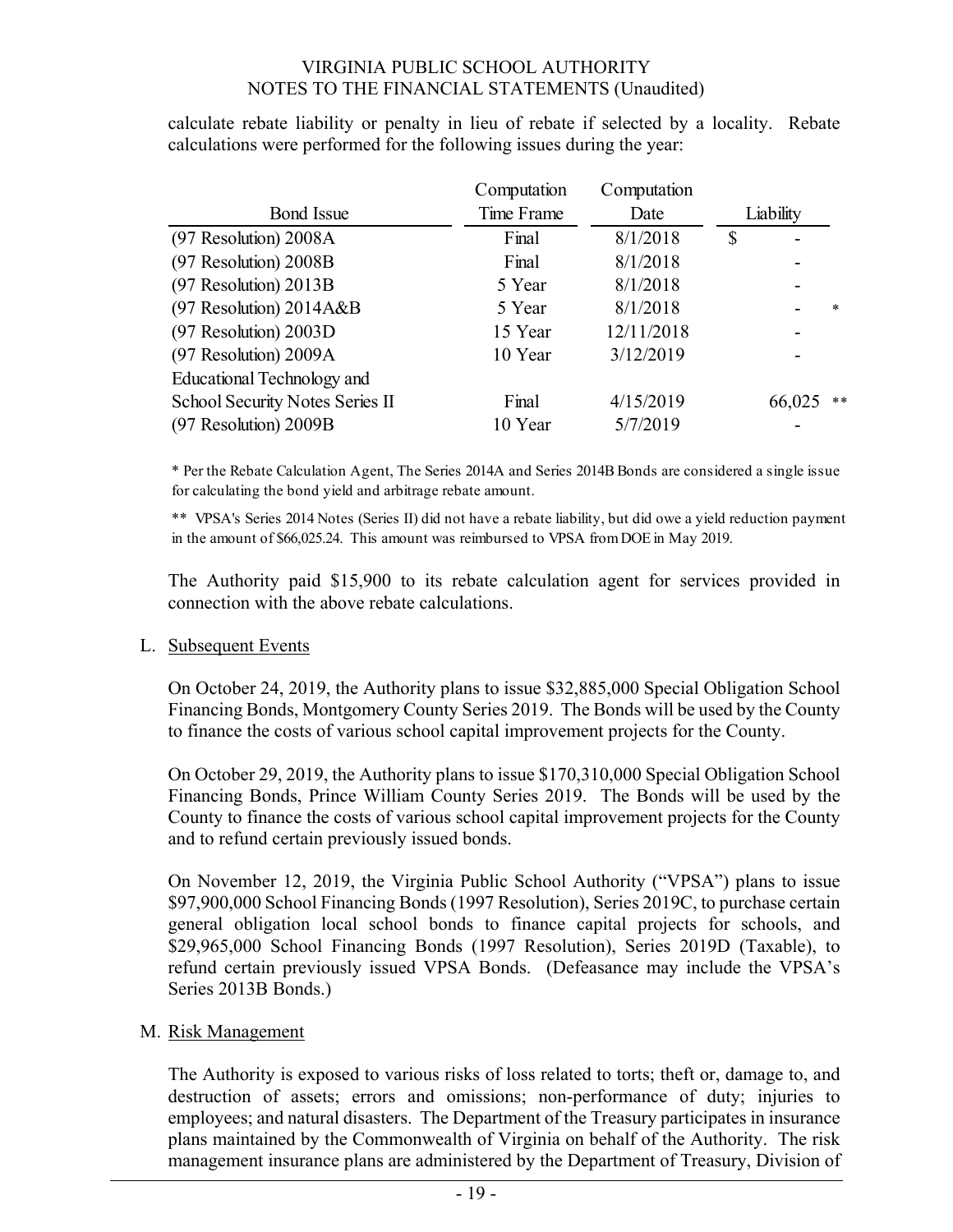Risk Management. Risk management insurance includes property, general liability, medical malpractice, faithful performance of duty bond, automobile, and air and watercraft plans. The Department of the Treasury pays premiums to this Department for its insurance coverage. Information relating to the Commonwealth's insurance plans is available at the statewide level in the Commonwealth of Virginia's Comprehensive Annual Financial Report.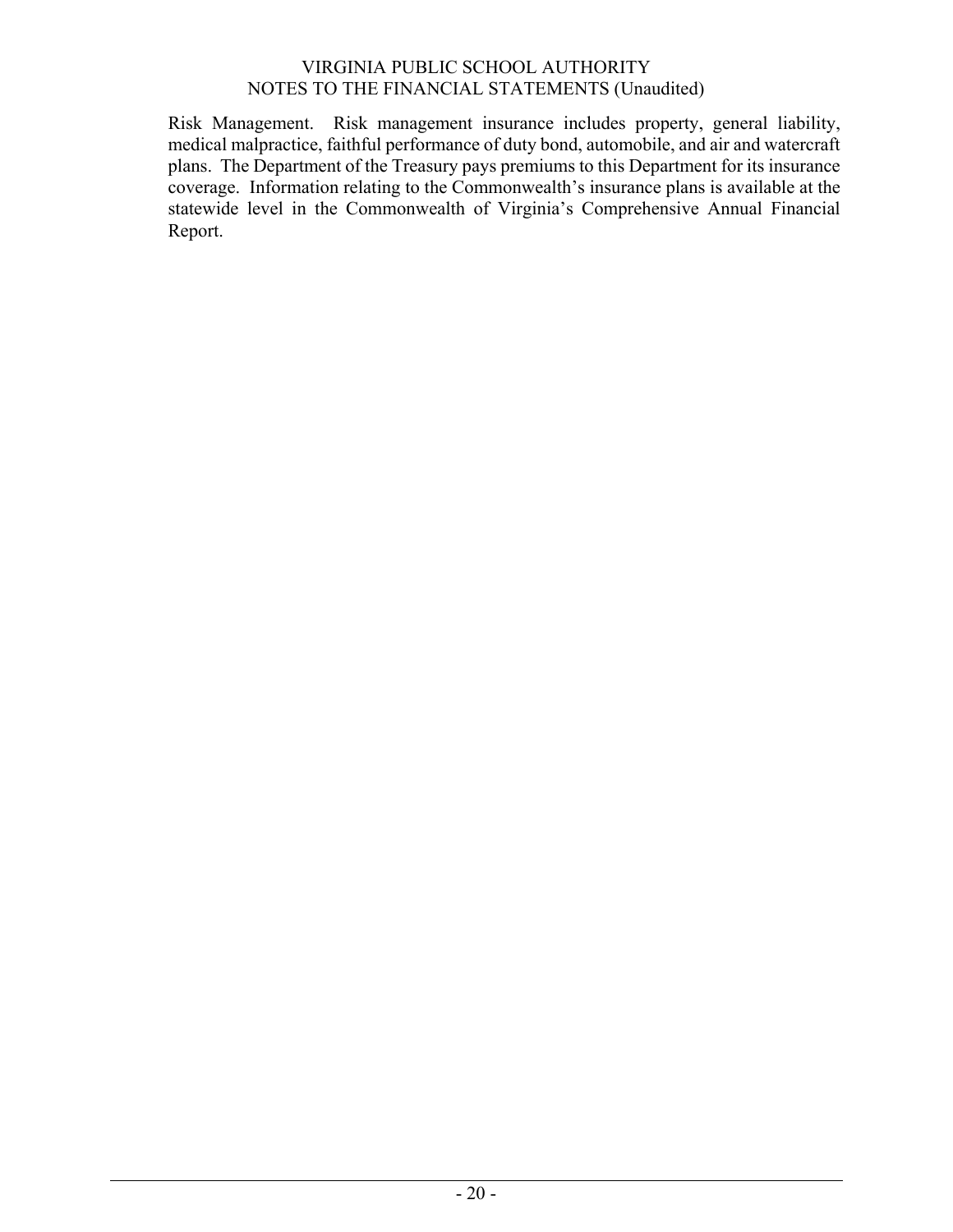#### VIRGINIA PUBLIC SCHOOL AUTHORITY SUPPLEMENTARY INFORMATION

#### **Detail of Long-Term Indebtedness June 30, 2019 (Dollars in Thousands)**

#### **Detail of Long-Term Indebtedness by Series** Issued

|                                   |          |                |               |            | Local                    | Outstanding | (Retired)  | Outstanding |          |
|-----------------------------------|----------|----------------|---------------|------------|--------------------------|-------------|------------|-------------|----------|
|                                   | Dated    | Bond           | True Interest | Amount     | School Bonds             | July 1,     | During     | June 30,    | Original |
|                                   | Date     | Resolution     | Cost("TIC")   | Is sued(a) | Purchased                | 2018        | Year       | 2019        | Maturity |
| Series 2003 D                     | 12/11/03 | 1997           | 3.23%         | 286,670    | $\overline{a}$           | 9,405       | (4,680)    | 4,725       | 08/01/19 |
| Series 2005 B                     | 04/20/05 | 1997           | 4.07%         | 230,580    | $\sim$                   | 40,710      | (21, 495)  | 19,215      | 08/01/20 |
| Series 2008 A                     | 05/01/08 | 1997           | 4.22%         | 134,950    | 134,950                  | 6,005       | (6,005)    | $\sim$      | 08/01/37 |
| Series 2008 B                     | 12/01/08 | 1997           | 4.75%         | 118,930    | 118,927                  | 5,660       | (5,660)    | $\sim$      | 08/01/33 |
| 2008 Series Fluvanna County       | 12/22/08 | Stand Alone    | 5.95%         | 67,525     | 67,525                   | 1,855       | (1,855)    | $\sim$      | 12/01/35 |
| Series 2009 A                     | 03/12/09 | 1997           | 2.60%         | 114,180    | $\sim$                   | 18,965      | (12, 665)  | 6,300       | 08/01/20 |
| Series 2009 B                     | 05/01/09 | 1997           | 3.69%         | 200,435    | 200,435                  | 19,535      | (9,705)    | 9,830       | 08/01/29 |
| Series 2009 C                     | 10/27/09 | 1997           | 2.85%         | 481,285    | $\sim$                   | 256,830     | (209, 505) | 47,325      | 08/01/28 |
| Series 2009-1 QSCB                | 11/13/09 | School Tax Cr. | 0.63%         | 61,120     | 61,120                   | 61,120      |            | 61,120      | 09/15/26 |
| Series 2009 D                     | 11/30/09 | 1997           | 3.48%         | 11,645     | 11,645                   | 970         | (475)      | 495         | 08/01/29 |
| Series 2010 A                     | 05/13/10 | 1997           | 3.01%         | 45,805     | 45,805                   | 3,045       | (975)      | 2,070       | 08/01/30 |
| Series 2010 B                     | 05/13/10 | 1997           | 5.09%         | 63,840     | 63,840                   | 59,375      | (4, 475)   | 54,900      | 08/01/30 |
| Series 2010-1 QSCB                | 07/08/10 | School Tax Cr. | 0.06%         | 72,655     | 72,655                   | 72,655      |            | 72,655      | 06/15/27 |
| Series 2010 C                     | 10/19/10 | 1997           | 2.49%         | 85,510     | $\omega$                 | 57,995      | (13,250)   | 44,745      | 08/01/24 |
| Series 2010 D                     | 11/10/10 | 1997           | 2.98%         | 9,975      | 9,975                    | 1,335       | (450)      | 885         | 08/01/30 |
| Series 2011 A                     | 05/05/11 | 1997           | 3.72%         | 26,375     | 26,375                   | 4,660       | (1,160)    | 3,500       | 08/01/36 |
| Series 2011-1 OSCB                | 06/28/11 | School Tax Cr. | 0.05%         | 67,400     | 67,400                   | 67,400      | ÷.         | 67,400      | 06/15/27 |
| Series 2011 Prince William County | 08/04/11 | Stand Alone    | 3.15%         | 46,445     | 46,445                   | 20,895      | (2,325)    | 18,570      | 07/15/31 |
| Series 2011 B                     | 11/01/11 | 1997           | 3.37%         | 85,730     | 85,730                   | 14,410      | (3,500)    | 10,910      | 08/01/36 |
| Series 2011 Montgomery County     | 12/06/11 | Stand Alone    | 3.59%         | 86,115     | 86,115                   | 11,215      | (2,585)    | 8,630       | 01/15/32 |
| Series 2011-2 QSCB                | 12/15/11 | School Tax Cr. | $0.00\%$      | 128,960    | 128,960                  | 128,960     |            | 128,960     | 12/15/30 |
| Series 2012 A                     | 03/08/12 | 1997           | 2.28%         | 282,230    | $\sim$                   | 236,850     | (16, 665)  | 220,185     | 08/01/30 |
| Series 2012 B                     | 05/10/12 | 1997           | 2.85%         | 63,945     | 63,945                   | 14,660      | (2,800)    | 11,860      | 08/01/32 |
| Series 2012 Prince William County | 08/15/12 | Stand Alone    | 2.61%         | 65,675     | 65,675                   | 22,980      | (3,285)    | 19,695      | 07/15/32 |
| Series 2012-1 QTCB                | 10/31/12 | School Tax Cr. | 0.01%         | 23,265     | 23,265                   | 23,265      |            | 23,265      | 12/15/34 |
| Series 2012 C                     | 11/15/12 | 1997           | 2.67%         | 65,950     | 65,950                   | 57,070      | (2,505)    | 54,565      | 08/01/41 |
| Series 2012 D                     | 12/20/12 | 1997           | 2.68%         | 66,120     | 66,120                   | 63,175      | (695)      | 62,480      | 08/01/35 |
| Series 2013 A                     | 05/09/13 | 1997           | 2.57%         | 141,840    | 141,840                  | 121,640     | (7,765)    | 113,875     | 08/01/33 |
| Series 2013 Prince William County | 07/31/13 | Stand Alone    | 3.30%         | 59,990     | 59,990                   | 32,990      | (3,000)    | 29,990      | 07/15/33 |
| Series 2013 B                     | 11/21/13 | 1997           | 3.45%         | 45,075     | 45,075                   | 39,015      | (1, 810)   | 37,205      | 08/01/40 |
| Series 2014 A                     | 05/15/14 | 1997           | 3.03%         | 51,510     | 51,510                   | 46,175      | (1,905)    | 44,270      | 08/01/39 |
| Series 2014 B                     | 05/15/14 | 1997           | 2.21%         | 215,405    | $\sim$                   | 195,140     | (19,390)   | 175,750     | 08/01/26 |
| Series 2014 School Technology     |          |                |               |            |                          |             |            |             |          |
| and Security Series II            | 05/22/14 | Equip. Notes   | 0.95%         | 63,000     | $\overline{\phantom{a}}$ | 13,790      | (13,790)   | $\sim$      | 04/15/19 |
| Series 2014 Prince William County | 10/07/14 | Stand Alone    | 2.62%         | 82,545     | 82,545                   | 70,155      | (4,130)    | 66,025      | 07/15/34 |
| Series 2014 C                     | 11/20/14 | 1997           | 2.76%         | 81,265     | 81,265                   | 70,775      | (3,785)    | 66,990      | 08/01/35 |
| Series 2014 Warren County         | 12/09/14 | Stand Alone    | 3.42%         | 42,440     | 42,440                   | 39,590      | (1,100)    | 38,490      | 07/15/39 |
| Series 2014-1 QZAB                | 12/30/14 | School Tax Cr. | $0.00\%$      | 3,816      | 3,816                    | 3,816       | $\sim$     | 3,816       | 12/15/24 |
| Series 2015 A                     | 02/17/15 | 1997           | 2.20%         | 435,715    |                          | 435,430     | (15, 575)  | 419,855     | 08/01/37 |
| Series 2015 B                     | 05/14/15 | 1997           | 3.11%         | 33,820     | 33,820                   | 32,710      | (1,025)    | 31,685      | 08/01/38 |

(a) Includes refunding bonds issued.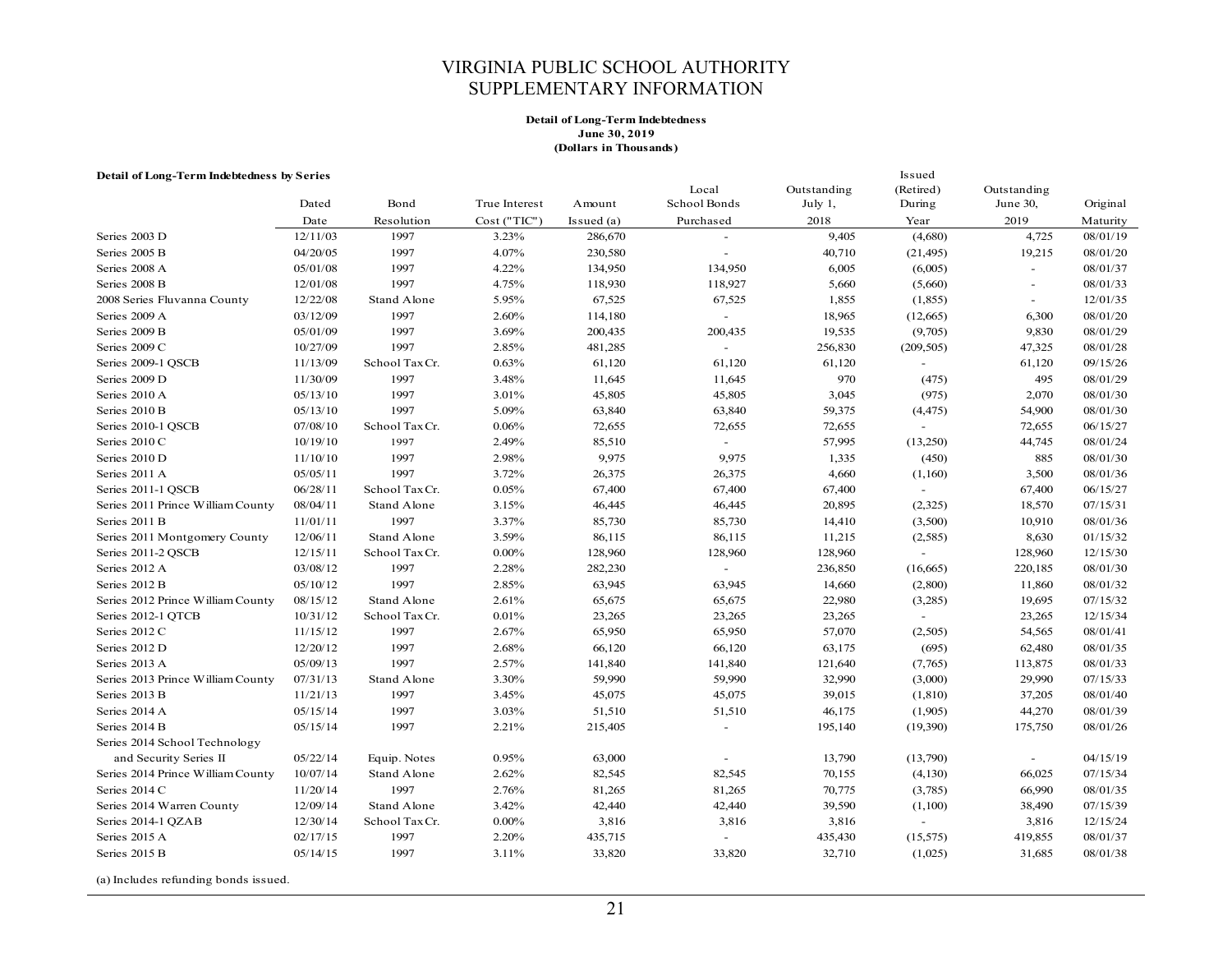#### VIRGINIA PUBLIC SCHOOL AUTHORITY SUPPLEMENTARY INFORMATION

#### **Detail of Long-Term Indebtedness June 30, 2019 (Dollars in Thousands)**

#### **Detail of Long-Term Indebtedness by Series (continued)** Issued

|                                                       | Dated<br>Date | Bond<br>Resolution | True Interest<br>Cost ("TIC") | Amount<br>Issued (a) | Local<br>School Bonds<br>Purchased | Outstanding<br>July 1,<br>2018 | (Retired)<br>During<br>Year           | Outstanding<br>June 30,<br>2019 | Original<br>Maturity |
|-------------------------------------------------------|---------------|--------------------|-------------------------------|----------------------|------------------------------------|--------------------------------|---------------------------------------|---------------------------------|----------------------|
| Series 2015 School Technology                         |               |                    |                               |                      |                                    |                                |                                       |                                 |                      |
| and Security Series III                               | 05/19/15      | Equip. Notes       | 1.20%                         | 65,465               |                                    | 27,990                         | (13, 655)                             | 14,335                          | 04/15/20             |
| Series 2015 Prince William County                     | 07/30/15      | Stand Alone        | 2.89%                         | 98,485               | 98,485                             | 88,635                         | (4,925)                               | 83,710                          | 08/01/35             |
| Series 2015 C                                         | 11/19/15      | 1997               | 2.91%                         | 49,350               | 49,350                             | 45,480                         | (1,780)                               | 43,700                          | 08/01/45             |
| Series 2016 Prince William County                     | 04/27/16      | <b>Stand Alone</b> | 2.38%                         | 171,160              | 171,160                            | 165,145                        | (6,015)                               | 159,130                         | 08/01/36             |
| Series 2016 A                                         | 05/17/16      | 1997               | 2.40%                         | 101,770              | 90,970                             | 98,085                         | (3,820)                               | 94,265                          | 08/01/36             |
| Series 2016 School Technology                         |               |                    |                               |                      |                                    |                                |                                       |                                 |                      |
| and Security Series IV                                | 05/19/16      | Equip. Notes       | 0.90%                         | 65,190               | $\blacksquare$                     | 40,820                         | (12,950)                              | 27,870                          | 04/15/21             |
| Series 2016 Montgomery County                         | 11/10/16      | Stand Alone        | 2.22%                         | 64,605               | 64,605                             | 63,880                         |                                       | 63,880                          | 02/01/32             |
| Series 2016 B                                         | 11/17/16      | 1997               | 2.49%                         | 90,080               | 83,665                             | 88,135                         | (3,030)                               | 85,105                          | 08/01/36             |
| Series 2016-1 OZAB                                    | 11/30/16      | School Tax Cr.     | $0.00\%$                      | 2,350                | 2,350                              | 2,350                          |                                       | 2,350                           | 12/15/31             |
| Series 2017 Prince William County                     | 03/09/17      | <b>Stand Alone</b> | 2.88%                         | 77,660               | 77,660                             | 73,775                         | (3,885)                               | 69,890                          | 03/01/37             |
| Series 2017 A                                         | 05/16/17      | 1997               | 2.93%                         | 18,470               | 18,470                             | 18,470                         | (580)                                 | 17,890                          | 08/01/37             |
| Series 2017 School Technology                         |               |                    |                               |                      |                                    |                                |                                       |                                 |                      |
| and Security Series V                                 | 05/23/17      | Equip. Notes       | 1.27%                         | 66,135               |                                    | 53,900                         | (12, 505)                             | 41,395                          | 04/15/22             |
| Series 2017 B                                         | 08/22/17      | 1997               | 2.37%                         | 106,075              |                                    | 106,075                        | (85)                                  | 105,990                         | 08/01/36             |
| Series 2017 C                                         | 11/07/17      | 1997               | 2.99%                         | 115,820              | 115,820                            | 115,820                        | (1,730)                               | 114,090                         | 08/01/47             |
| Series 2017 King George County                        | 11/09/17      | <b>Stand Alone</b> | 2.97%                         | 20,840               | 20,840                             | 20,840                         | (100)                                 | 20,740                          | 02/01/38             |
| Series 2018 A                                         | 05/15/18      | 1997               | 3.12%                         | 63,920               | 63,920                             | 63,920                         |                                       | 63,920                          | 08/01/38             |
| Series 2018 School Technology                         |               |                    |                               |                      |                                    |                                |                                       |                                 |                      |
| and Security Series VI                                | 05/22/18      | Equip. Notes       | 2.02%                         | 59,805               |                                    | 59,805                         | (11,065)                              | 48,740                          | 04/15/23             |
| Series 2018 Prince William County                     | 05/24/18      | Stand Alone        | 2.97%                         | 115,895              | 115,895                            | 115,895                        | (5,790)                               | 110,105                         | 03/01/38             |
| Series 2018 B                                         | 11/06/18      | 1997               | 3.36%                         | 109,070              | 109,070                            |                                | 109,070                               | 109,070                         | 08/01/38             |
| Series 2019 A                                         | 05/21/19      | 1997               | 2.89%                         | 88,250               | 88,250                             |                                | 88,250                                | 88,250                          | 08/01/49             |
| Series 2019 B                                         | 05/21/19      | 1997               | 1.69%                         | 156,560              |                                    |                                | 156,560                               | 156,560                         | 08/01/28             |
| Series 2019 School Technology                         |               |                    |                               |                      |                                    |                                |                                       |                                 |                      |
| and Security Series VII                               | 05/23/19      | Equip. Notes       | 1.63%                         | 57,595               |                                    |                                | 57,595                                | 57,595                          | 4/15/2024            |
| Total                                                 |               |                    |                               | 6,014,286            | 3,225,668<br><sup>\$</sup>         | 3,631,246<br>\$                | \$<br>(70, 430)                       | <sup>\$</sup><br>3,560,816      |                      |
| <b>Detail of Long-Term Indebtedness by Resolution</b> |               |                    |                               | Amount<br>Is sued(a) | Local<br>School Bonds<br>Purchased | Outstanding<br>July 1,<br>2018 | Issued<br>(Retired)<br>During<br>Year | Outstanding<br>June 30,<br>2019 |                      |

| 1997 Resolution                      | 4,278,150 | 1,866,722 | 2,347,525 | (25,065) | 2,322,460 |
|--------------------------------------|-----------|-----------|-----------|----------|-----------|
| Stand Alone Issues                   | 999,380   | 999.380   | 727,850   | (38.995) | 688,855   |
| Technology and Security Notes        | 377,190   |           | 196,305   | (6,370)  | 189,935   |
| School Tax Credit                    | 359,566   | 359,566   | 359,566   |          | 359,566   |
| Total                                | 6.014.286 | 3.225.668 | 3.631.246 | (70.430) | 3,560,816 |
| (a) Includes refunding bonds issued. |           |           |           |          |           |